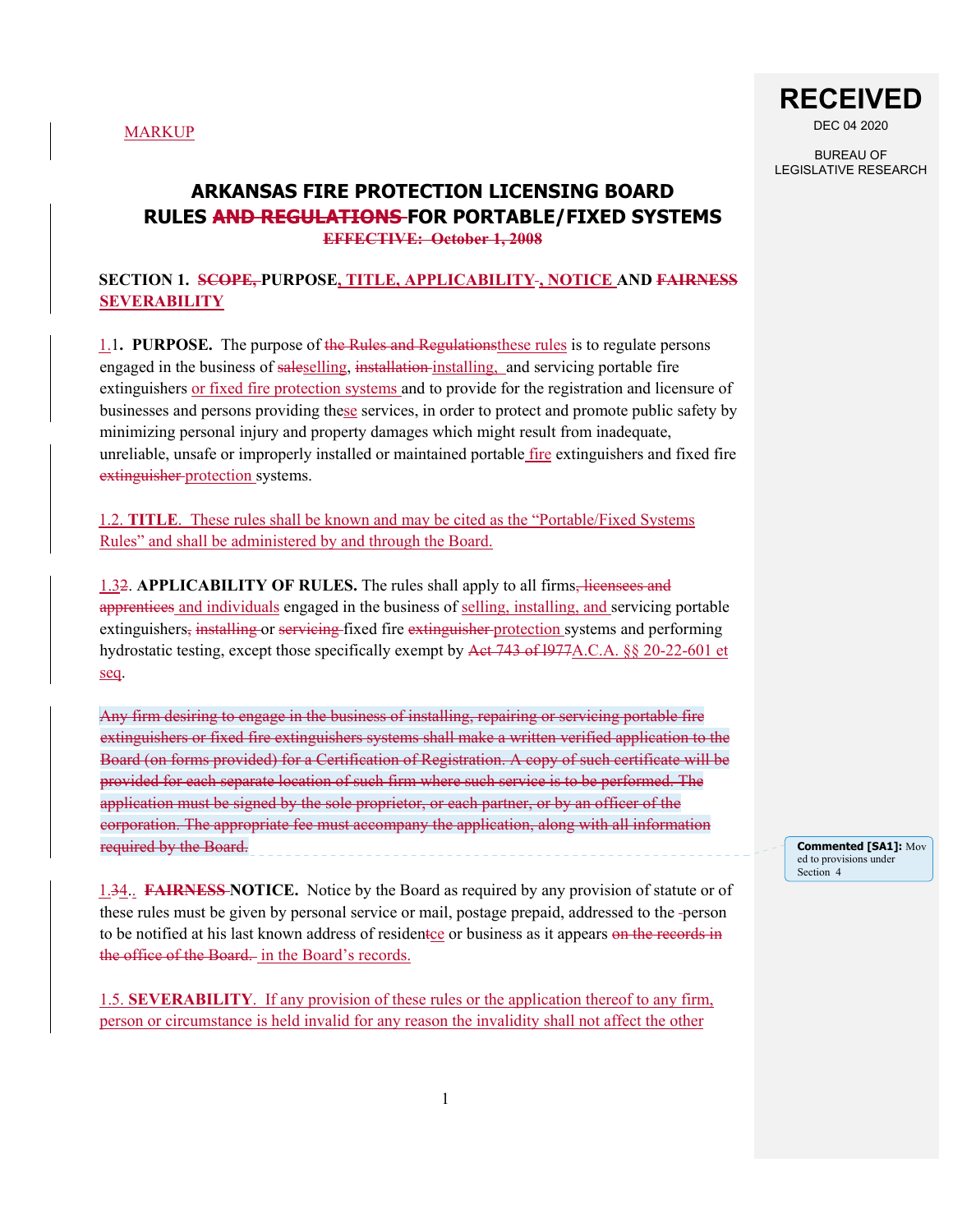provisions or any other application of these rules which can be given effect without the invalid provisions or application. To this end all provisions of these rules are declared to be severable.

### **SECTION 2. DEFINITIONS.**

 $2.1$ a. Apprentice – a qualified person enrolled as required in an apprenticeship program recognized by the Board, and who may perform work entitled by the licensee under the direct supervision of a licensed employee. specific individual to whom a permit has been issued by the Board to perform various acts of service under the direct supervision of a person holding a valid license to perform such acts.

2.2. Authority Having Jurisdiction (AHJ) –The organization, office or individual responsible for enforcing the requirements of a code or standard, or for approving equipment, materials, an installation, or a procedure.

2.3 - Branch office - an office that has a different location but the same name and tax identification number as the primary applicant. If a certified firm obtained a certificate of registration for a separate business location(s) or office(s) on or before the effective date of this rule, the Board will consider that separate business location or office to be a branch office as defined by these rules.

2.4. Certificate - the certificate of registration issued by the Board to a firm for the purpose of granting permission to such firm to perform any act for which the law requires a certificate of registration.

2.5.b. Certified Firm – any business owned by an individual, partnership, corporation or association holding a current certificate of registration issued by the Board.

c. Condemned – a fire extinguisher system that does not meet the applicable standards for servicing and it cannot be repaired or corrected,

d. Department of Transportation (DOT) Cylinder – all cylinders manufactured and tested in compliance with specifications of the United States Department of Transportation.

e. Fire Marshal – State Fire Marshal.

f. Firm – any person, partnership, corporation or association.

g. Full-Time Employee – an employee working an average of at least 30 hours per week.

**Commented [SA2]:**  Moved to Section 7 re Red Tags on p. 24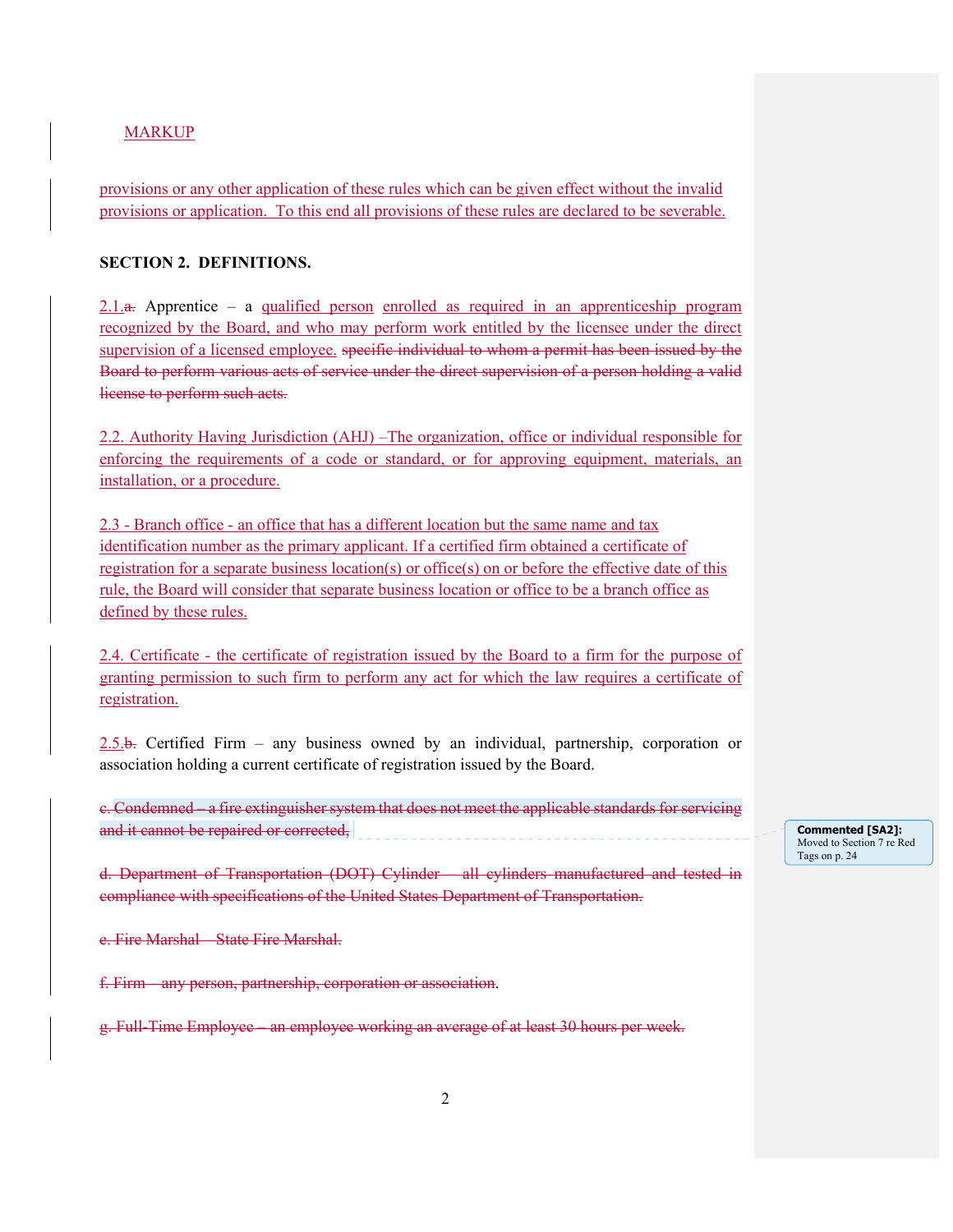2.6. Fixed fire protection system –expanded to include fire extinguisher systems installed according to these rules and regulations. - fire extinguisher or fire suppression systems, including without limitation:

A. Fire extinguishing or fire suppression systems installed to protect the hoods and ductwork of exhaust systems designed for the removal of smoke and grease-laden vapors from commercial cooking equipment; and

B. Listed or approved fire protection systems or suppression systems installed and maintained according to the standards adopted in the rules of the Arkansas Fire Protection Licensing Board.

 $2.7.$  h. Hydrostatic Testing – pressure testing by hydrostatic methods.

i. Impaired – a fixed fire extinguisher system or a portable fire extinguisher that does not meet the applicable minimum standards for servicing but the condition causing the impairment is correctable.

j. Investigator – a person employed by the Fire Protection Licensing Board to receive and investigate complaints.

2.8.k. License – a written document issued by the Board to any person-individual for the purpose of granting permission to such person individual to perform any act for which the law requires a license. or acts for which authorization is required.

2.9l. Licensee – a specific individual to whom a license or permit has been issued by the Board; a specific firm to which a certificate of registration has been issued by the Board.

2.10.m. NFPA – National Fire Protection Association, Inc., Aa nationally recognized standardsmaking organization, #1 Batterymarch Park, P. O. Box 9101, Quincy, Mass 02269-9101.

n. Organization – corporation, partnership or other business association, a government entity or other legal or commercial entity.

o. Person – a natural person, including any owner, manager, officer or employee of any firm.

 $2.11.$   $\mu$ . Portable Fire Extinguisher – any device that contains within it chemicals, fluids, powder, liquids or gases for extinguishing fires.

2.12.<sub>9</sub>. Recharge - to fill a portable fire extinguisher or a fixed fire protection system with a charge the second and all succeeding times the system is serviced.

**Commented [SA3]:** Mov ed up from end of definitions for alphabetical purposes

**Commented [SA4]:** Mov ed to Section 7 re Red Tags on p. 24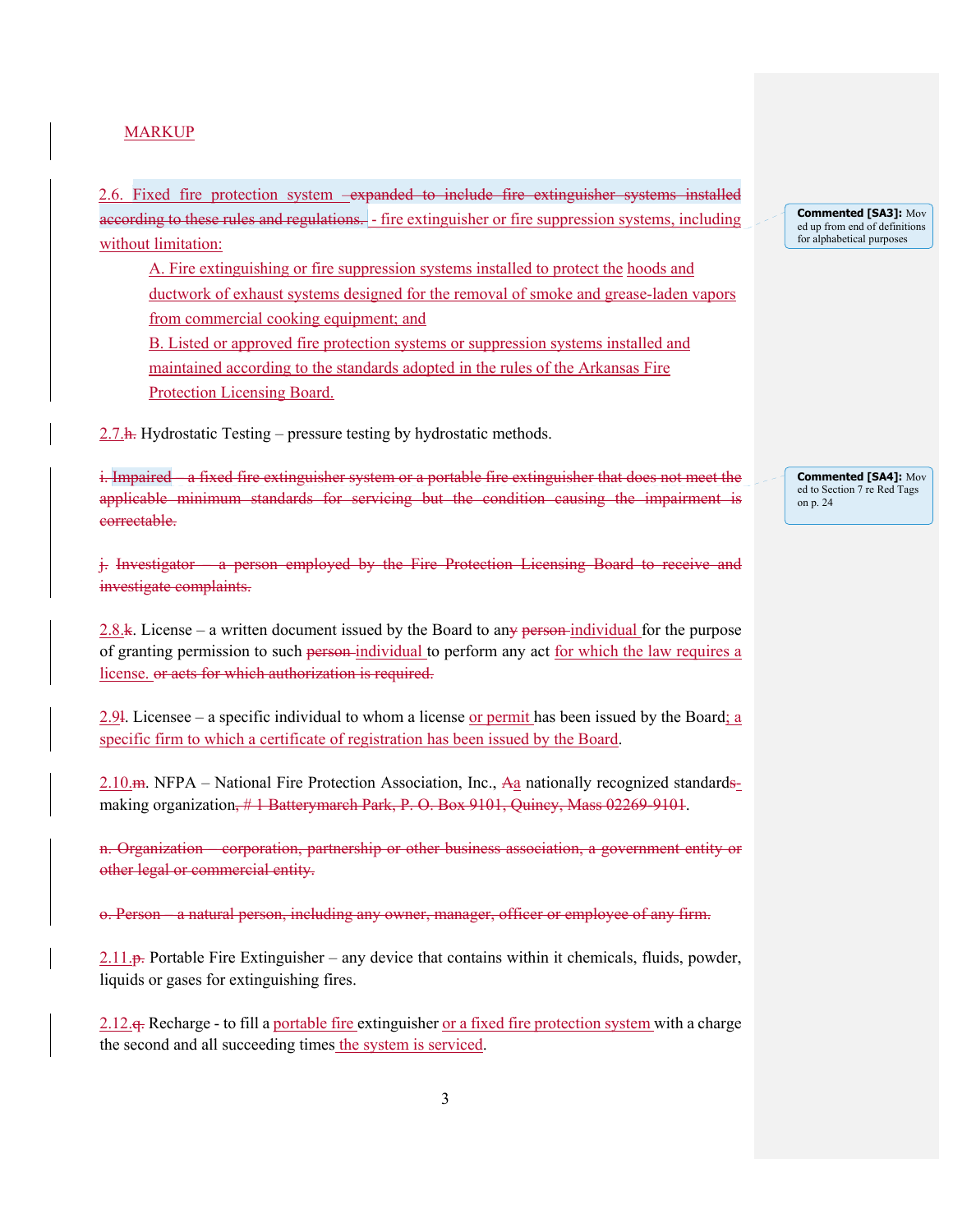r. Recognized Testing Laboratory – a nationally recognized testing agency staffed by qualified personnel and properly equipped to conduct the particular test in question and who are regularly engaged in conducting tests and furnishing inspection and reexamination services. Such recognized testing laboratories are those who publish lists of tested materials, equipment or devices and conduct inspection of the listed product and must be approved by the Board.

s. Red Tag – any portable fire extinguisher system or fixed fire extinguisher system that is emergency impaired and therefore would not be acceptable for use in the case of emergency operation.

 $2.13.1$ . Repair – any work performed on or to any portable fire extinguisher system or fixed fire extinguisher protection system and not defined as charging, re-chairing recharging, hydrostatic testing or inspecting.

2.14.u. Service Tag – a tag on any portable fire extinguisher or fixed fire extinguisher protection system that has successfully passed inspection by a licensed individual serves as evidence that some action was performed by a licensee. Impairments must be noted in the comment section of the tag.

 $2.15.4$ . Test – to subject any portable fire extinguisher or fixed fire extinguisher protection system to any procedure necessary to iensure its proper operation or installation.

2.16.w. Service and Servicing – service or physically install portable fire extinguisher or fixed fire extinguisher protection systems by charging, filling, maintaining, re-charging, refilling, repairing, hanging, locating or re-testing (including hydrostatic testing).

2.17.x. Standards – nationally recognized standards adopted herein.

y. Fixed fire extinguisher System – expanded to include fire extinguisher systems installed according to these rules and regulations.

z. Monthly Inspection – a quick check that a fire extinguisher is in its designated place, that it has not been actuated or tampered with and that there is no obvious physical damage or condition to prevent its operations.

aa. Annual Maintenance – a thorough examination of the fire extinguisher. It is intended to give maximum assurance that a fire extinguisher will operate effectively and safely. It includes a thorough examination for physical damage or condition to prevent its operation and any necessary repair or replacement. It will normally reveal if hydrostatic testing or internal maintenance is required.

**Commented [SA5]:** Mov ed to 7.2.A on p. 23

**Commented [SA6]:** Mov ed to Procedures, 6.2. on p. 21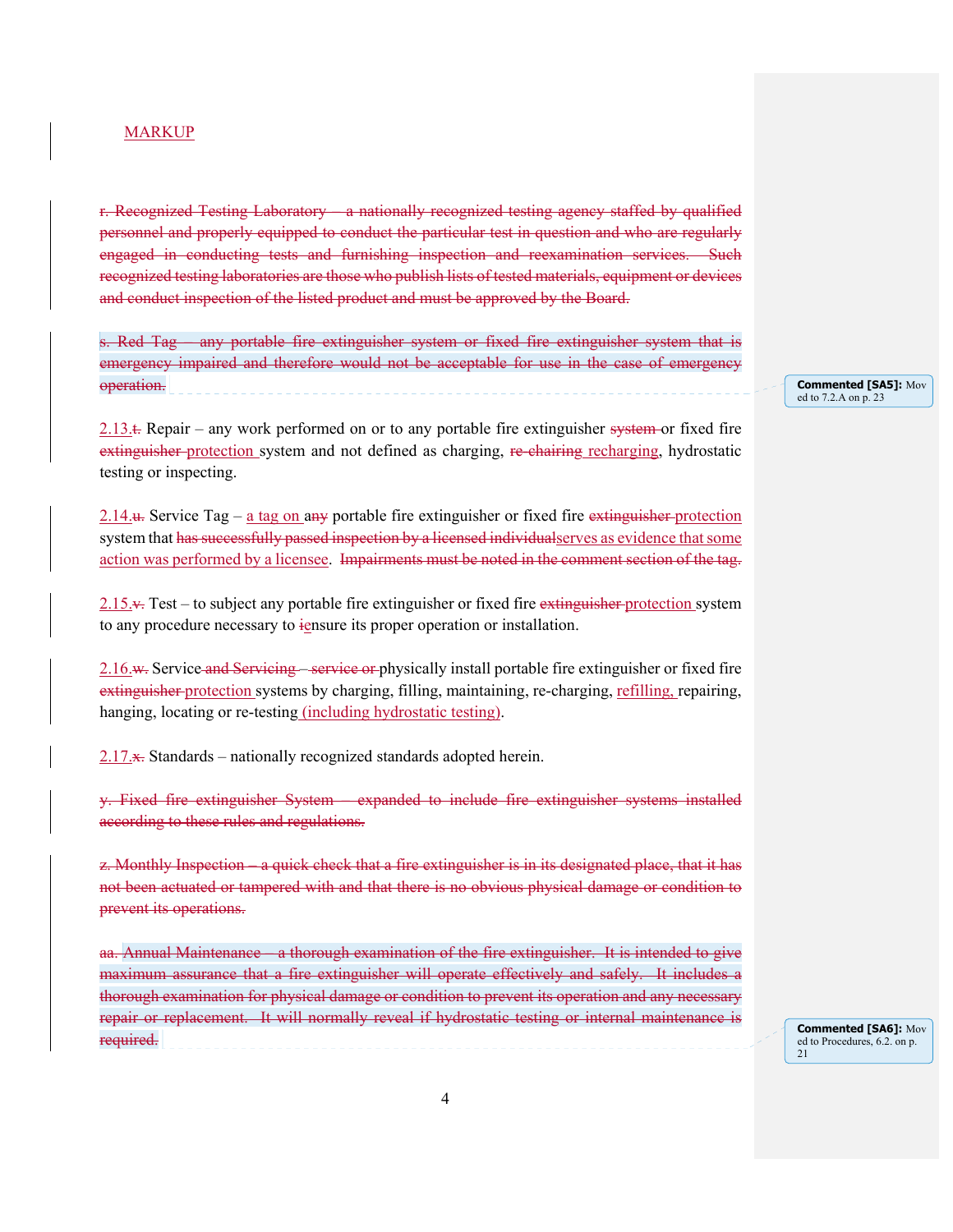bb. Recharging – the replacement of the extinguishing agent (also includes the expellant for certain types of fire extinguishers)

cc. Servicing – performing maintenance, recharging or hydrostatic testing on a fire extinguisher.

dd. Six-Year Maintenance – every 6 years, stored pressure fire extinguishers that require a 12 year hydrostatic test shall be emptied and subjected to the applicable maintenance procedures as detailed in the manufacturer's service manual.

### **ee. Procedures**

# **SECTION 83. ADOPTED STANDARDS**

3.1.a. The Board adopts the current edition of the Arkansas Fire Prevention Code in its entirety, along with the reference standards noted in the reference section. for its testing purposes by reference in their entirety, unless specified, the most current standards published by and available from the National Fire Protection Association, Inc. # 1 Batterymarch, P. O. Box 9191, Quincy, Mass 02269-9191. Telephone number 1-800-3443555.

3.2.b. All portable fire extinguishers and fixed fire protection systems installed or serviced in this State shall be done in compliance shall comply with Act 743 of 1977, as amended, A.C.A. §§ 20-22-601 et seq., the rules of the Boardthese rules, manufacturer's specifications, local ordinances and requirements, and one or more of the followingthe Arkansas Fire Prevention Code.:

| NIED A<br>$\mathbf{v}$ . $\mathbf{v}$                  | Dortoble Fire Extinguisher<br><del>uole i ne Exunguishei</del> |
|--------------------------------------------------------|----------------------------------------------------------------|
| <b>NIED A</b><br>.                                     | Low Expansion Foam and Combined Agent System                   |
| NED A 11 A<br>.                                        | Medium and High Expansion Foam System                          |
| $NFDA$ 12<br><b>INTERNATIONAL</b>                      | <b>Carbon Dioxide Extinguishing System</b>                     |
| NEDA 19A<br>$\blacksquare$                             | Halon 1301 Fire Extinguishing System                           |
| NIED A-                                                | Halon 1211 Fire Extinguishing System                           |
| $\overline{\text{MFD}}$ A 17<br>. <i>. . .</i>         | <b>Dry Chemical Extinguishing System</b>                       |
| NEDA 17A<br><b>BUDGETA</b>                             | Wet Chemical Extinguishing System                              |
| <b>NFPA 96</b>                                         | Vapor Removal Foam Cooking Equipment                           |
| $\lambda$ IED A $\Delta$ $0$ 1<br><b>INTERNATIONAL</b> | <del>Clean Agent Fire Extinguishing System</del>               |

 Compressed Gas Association (CGA) Pamphlet C-6, Standards for Visual Inspection of Compressed Gas Cylinder.

Compressed Gas Association (CGA) Pamphlet C-1, Methods for Hydrostatic Testing of

**Commented [SA7]:** Mov ed under Procedures 6.3 on p. 22

**Commented [SA8]:** This should be its own standalone section, so the text of this definition has been moved and now is Section 6

**Commented [SA9]:** This Standards section was previously Section 8 - it has been moved up and is now Section 3. The markup shows the changes to the existing language.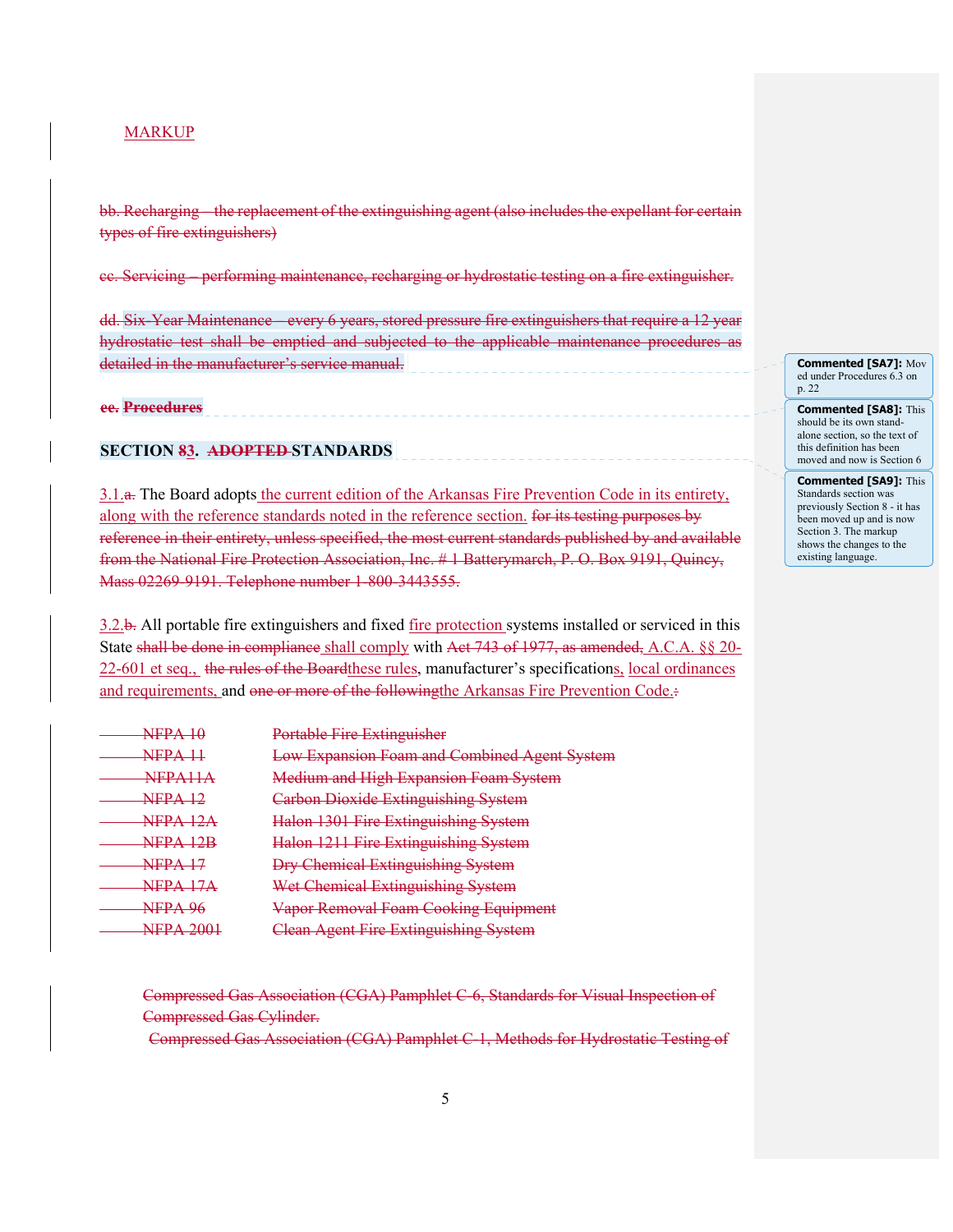### Compressed Gas Cylinder.

c. All compressed gas cylinders (Class A) shall be hydrostatically tested in compliance with Compressed Gas Association pamphlets C-1and C-6 , most current edition and the rules and regulations of this Board.

d. All low pressure (Class B) Hydrostatic testing shall be accomplished in accordance with NFPA 10, most current edition and the rules and regulations of this Board.

e. The Arkansas Fire Protection Licensing Board testing is over the latest editions of the NFPA standards. However, where work is being performed, installation must be done in accordance with locally adopted ordinances, rules, codes, etc.

### **SECTION 9. EXTINGUISHER SALES**

3.3. Extinguisher Sales - No portable fire extinguishers shall be sold, leased, serviced or recharged in the State of Arkansas unless labeled and/or listed by Underwriters Laboratories, Inc., Factory Mutual System and or other nationally recognized testing laboratory which that is approved by the Arkansas Fire Protection Licensing Board or the Office of the State Fire Marshal.

# **SECTION 10. IMPORTANT NOTICE**

At a public hearing held on November 19, 1997 the Arkansas Fire Protection Licensing Board adopted the following.

a. EFFECTIVE MARCH 1, 1998 DRY CHEMICAL AUTOMATIC FIRE EXTINGUISHING SYSTEMS CAN NO LONGER BE INSTALLED TO PROTECT COMMERCIAL COOKING OPERATIONS. The change does not effect existing systems which can continue to be serviced and modified provided these services can be performed according to the original UL listing, manufacturer's direction and with manufacturer's authorized parts and chemicals.

3.4.b. Ansul has stopped supplying parts for their R 101 Dry Chemical Systems effective January 1, 1999. Licensees can continue to service and modify dry chemical systems (all brands) over cooking operations only if you obtain and use new manufacturer's parts and chemicals. Do not use used parts taken from other systems. Do not use old chemicals. As long as these rules are complied with the serviced dry chemical can be tagged "OK". Systems that can no longer be serviced shall be Red Tagged and the customer given a written report.

Effective October 10, 2002 Dry Chemical Restaurant Systems may be six year hydrostatic pressure tested and recharged as needed through December 31, 2005. No modifications can be **Commented [SA10]:** M oved to 3.2 on p. 5

**Commented [SA11]:** Fo rmer Section 9 has been moved into Section 3

**Commented [SA12]:** Th e text of former Section 10 has been moved to Section 3. The markup shows the changes to existing language.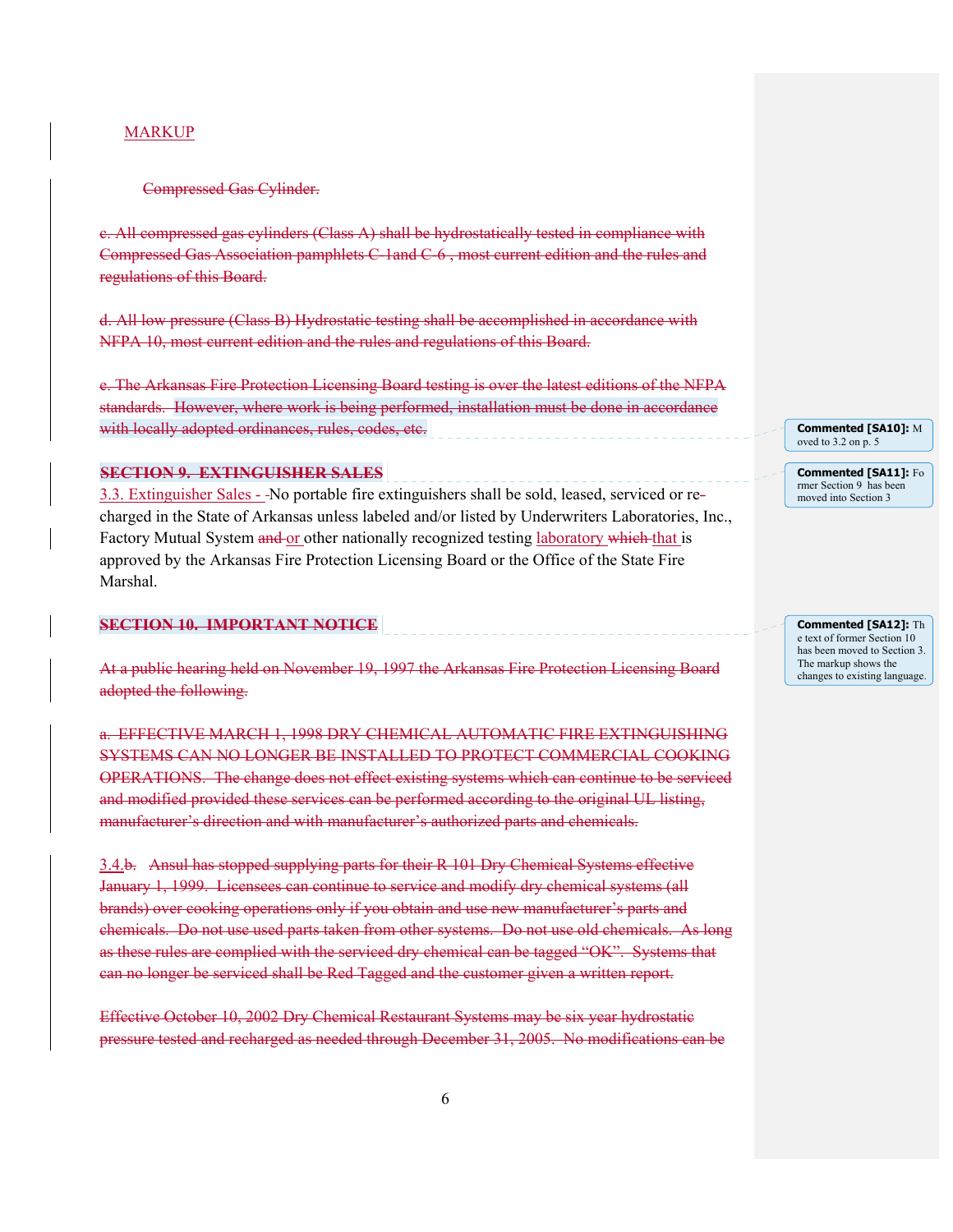made in the event new equipment is added and any parts used to service these systems must be new manufacturer's parts. If you do not have new parts then these systems may not be serviced by your firm and must be Red Tagged.

 After December 31, 2005 any dry chemical system that is due for hydrostatic pressure testing, due for six year maintenance or has been discharged may not be serviced nor placed back into service.

After December 31, 2007 no dry chemical restaurant fire systems may be serviced for any reason and must be Red Tagged.

3.5.c. Effective March 9, 2004 all wet systems that are not UL 300 standards may be hydro tested through December 31, 2005. No modifications can be made in the event new equipment is added and any parts used to service these systems must be new manufacturer's parts. If you do not have new parts these systems may not be serviced by your firm and must be Red Tagged.

After December 31, 2005 non UL 300 wet systems due for hydro testing may not be serviced nor placed back into service. After December 31, 2007 non- UL 300 systems may not be serviced for any reason and must be Red Tagged.

3.6.d. The 2007 Edition of NFFA 10, Section 4.4.1 states – "Dry chemical stored pressure extinguishers manufactured prior to October 1984 shall be removed from service at the next 6 year maintenance interval or the next hydrotest interval, whichever comes first."

It is the opinion of this Board that this requirement will create an extreme financial hardship on individuals and businesses in the State of Arkansas and is not in the best interest of the citizens of the State of Arkansas, therefore, this Board will not enforce Section 4.4.1 of the 2007 Edition of NFPA 10, so long as the following conditions apply:

- 1. The extinguisher is in good mechanical and operational condition.
- 2. The extinguisher is properly and successfully serviced, maintained and tested by a licensed firm.

3. The licensed firm has access to and uses, the manufacturer's parts necessary to service, maintain and test the extinguisher.

However, irregardless of the above, allAll dry chemical stored pressure fire extinguishers manufactured prior to October 1984 shall be removed from service no later than January 1, 2015.

**SECTION 3. SUBMITTING TO AN INSPECTION.**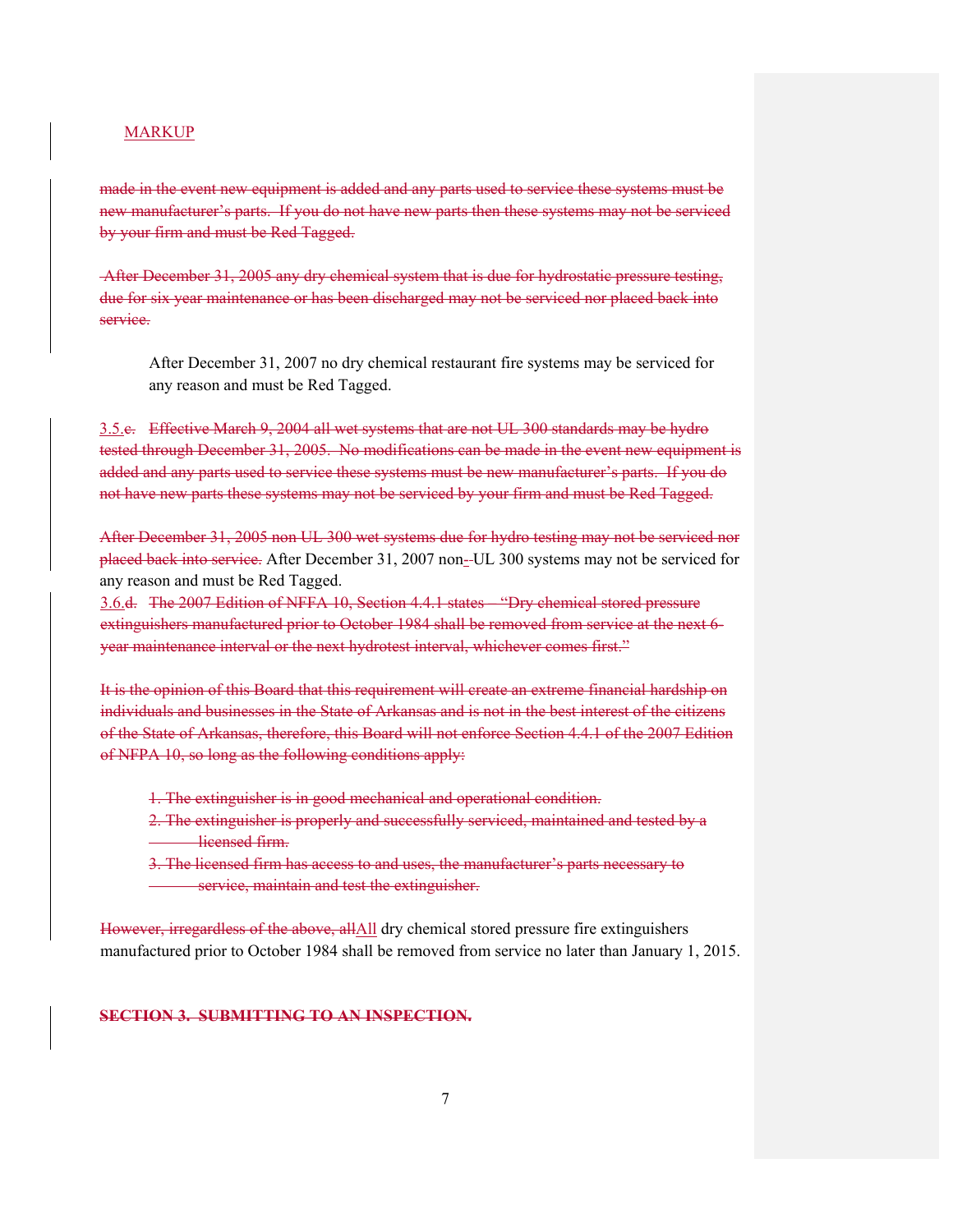Each firm applying for a Certificate of Registration or a Hydrostatic Testing Certificate must sign a statement with the Board indicating their willingness to an inspection of their premises by Board or its duly authorized Deputy at its discretion.

**Commented [SA13]:** M oved to 4.11. $\overline{C}$  vii.

**Commented [SA14]:** M oved to 4.12.A. on p. 13

#### **SECTION 4. REGISTRATION, AND LICENSING AND FEES.**

a. The Fire Protection Licensing Board shall issue no certificate of registration or license to a firm where the issuance of such license shall be confusing to the public. The firm requesting a certification of registration shall contact the Board concerning the acceptability of the proposed company name.

The person responsible for the operation of the certified firm must file an affidavit with the Board to obtain a license to install or service fixed fire protection systems. The affidavit must state the firm employs trained persons to install and service, the systems that the company has access to, the manufacturer's installation manual is in the possession of the responsible person and factory authorized parts for each brand of system are available.

4.1. b. A Llicensee may shall not make statements or representations, written or verbal, which inaccurately stateknowingly mischaracterize a competitor's product. the effectiveness of the fire extinguisher or a fire extinguisher system. Unfair comparison with competitor products is prohibited.

4.2. Evidence of alterationThe falsification of thea certification of registration, license or permit shall renders said the certificate, license or permitdocument invalid and the altered certificate, license or permit shall be surrendered to the Board or its duly authorized deputy upon requestis grounds for administrative action pursuant to A.C.A. §§ 20-22-601 et seq.

4.3. f. A company firm cannot be licensed certified for brands or types of systems without a licensed individual(s) employed by the firm who is trained and licensed for the same brand(s) or type(s) as the firm. A Ppersons holding a valid license shall not be authorized to perform any act unless employed by a certified firm.

4.4. Certified firms shall be held responsible for the acts of their agents and employees for purposes of these rules, including the taking of administrative action by the Board.

4.5. 10. A certificate of registration or license may be denied, refused, suspended, revoked, or the renewal thereof refusednon-renewed, or otherwise penalized if, after notice and public hearing, the Board finds <del>from the evidence presented at such hearing the firm has violated</del> that a

**Commented [SA15]:** M oved from former Section 5 on p. 18 and rewritten.

**Commented [SA16]:** M oved from former Section 4.e.5 and rewritten.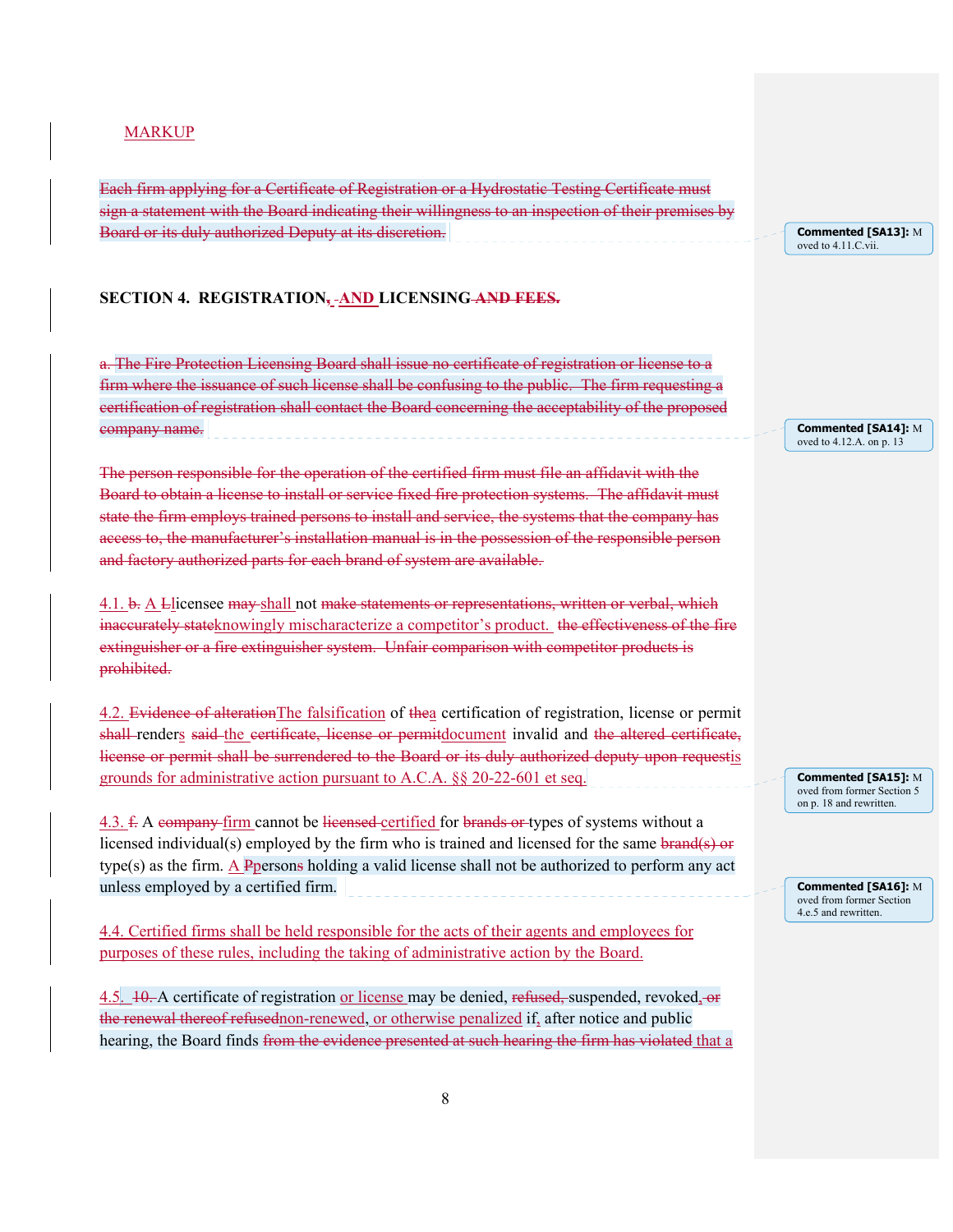licensee or applicant has violated any of the provisions of Act 743 of 1977, as amended, Ark. Code Ann. § 20-22-601 et seq. or these rules and regulations.

11. A certificate of registration shall not be issued to any person under 18 years of age.

4.6. 12. A certificate of registration issued pursuant to these regulations rules shall not be transferred from one firm to another.  $14\frac{1}{4}$  A Llicense issued pursuant to these regulations rules shall not be transferred from one person-individual to another.

4.7.13. A certificate of registration or license does shall not constitute authorization for anyauthorize a licensee or any of his employees to enforce these rules or enter upon or into any any building or property property or building without the owner's permission.

4.8. Licensees shall not permit the use of their license by other persons or firms.

4.9. 13. A. A licensed individual must be an employee of a certified firm and shall only work for one certified firm at a time.

B. A licensed individual may perform only those acts authorized by the firm's certificate of registration.

C. A licensee may perform only those acts authorized by his license.

D. A Ccertified firms shall not be prohibited frommay taking orders for theagree to

performance of any act(s) which saidperform work that the firm is not authorized

certified to perform. Such orders shall be consigned if the firm subcontracts the work to

a firm licensed certified by this Board to perform the necessary act(s).work.

4.10.17. For a fee, the Board may issue Aa duplicate certificate of registration, or registration license, or permit may be issued by the Board to replace a previously issued certificate one previously issued which has been lost or destroyed. if the licensee submits to the Board Aa written statement from the certified firm to the Board attesting to the fact that the certificate, license, or permit has been lost or destroyed. <del>must be received prior to the issuance of a duplicate</del> certificate. The fee for re-issuance shall be \$25.00.

4.11. Company LicenseFirm Certificate of Registration**:** 

A. The Board issues firm certificates of registration for the following systems: i. Portable Fire Extinguisher ii. Fixed Fire Protection System iii. Hydro Class "A" iv. Hydro Class "B"

**Commented [SA17]:** M oved from former Section 4.d.10. and rewritten. The markup shows the changes to existing language.

**Commented [SA18]:** M oved from former Section 4.d.12. and rewritten. The markup shows the changes to existing language.

**Commented [SA19]:** M oved from former Section 4.e.14.

**Commented [SA20]:** M oved from former Section 4.d.13. and rewritten. The markup shows the changes to existing language.

**Commented [SA21]:** M oved from former 4.e.13.

**Commented [SA22]:** M oved from former Section 6 on p. 18 and rewritten. Markup shows changes to existing language.

**Commented [SA23]:** M oved from former Section 4.d.17. and incorporates license and permit duplicates.. The markup shows the changes to existing language. The last sentence re fee has been moved to the fee section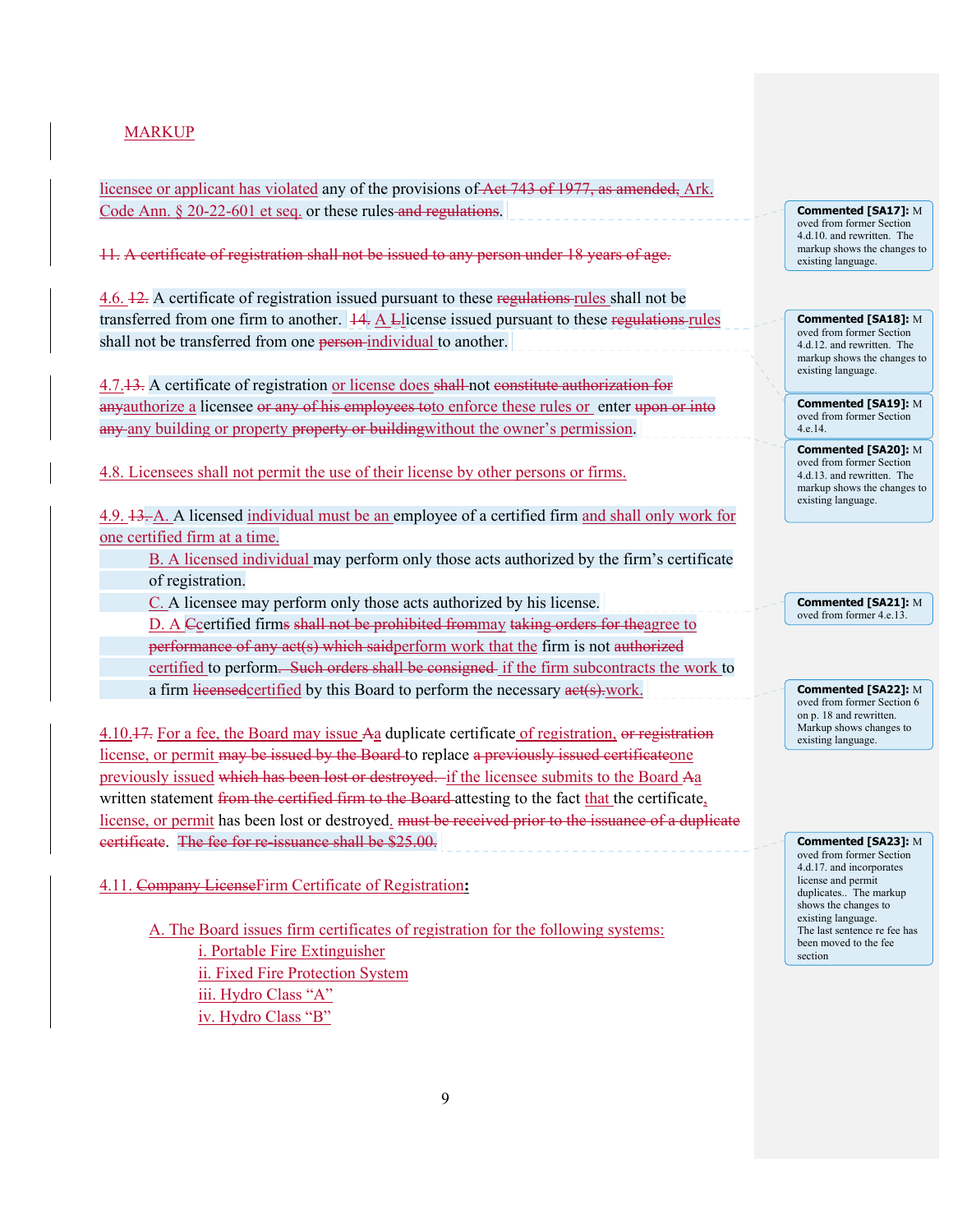B.a. The Fire Protection Licensing Board shall not issue now certificate of registration or license to a firm where the issuance of such license shall beif the name of the firm might confuse confusing to the public. The firm requesting a A firm that intends to apply for a certification of registration shall-should contact the Board concerning the acceptability of the proposed company firm name.

C. A firm that wants to apply for a certificate of registration must submit a written verified application to the Board. The application must be completed in full on the Board's form and submitted as follows:

i.<sup>1</sup>. Submit application with appropriate The required fees must be submitted with the application.

 ii. If the applicant is a business entity, the application must be accompanied by evidence of registration with the Arkansas Secretary of State.

iii. The application must include an individual application for each employee who is required to be licensed.

 iv.2. Provide aThe application must include a sample (not a copy) of company the firm's service tag, red tag, and verification of service collar. If changes are made to the design of the service tag or red tag, a sample of the new revised tag must be forwarded to the Board office. A sample of the current service tag and current red tag must be on file with the Arkansas Fire Protection-Licensing Board at all times.

v. 3. Provide a The application must include a copy of the company firm's liability insurance certificate declarations page (minimum \$300,000.00)that meets the requirements of A.C.A. § 20-22-611. Each certified firm shall maintain in force and on file in the Board's office the proof of insurance as required. Failure to do so will be grounds for the emergency suspension of the firm's certificate, pursuant to A.C.A. 25-15-211.

vi.4. Company The firm shall either be licensed certified for Class A or Class B Hhydrostatic Ttesting or supply a letter from a company firm licensed certified by this Board asserting they it will perform the work for the companyfirm. As such, unless an applicant is applying for a Class B certificate, an application must include one of the following:

**Commented [SA24]:** M oved from former Section 4.a. and rewritten. The markup shows the changes to existing language.

**Commented [SA25]:** M oved from Section 4 d.1.

**Commented [SA26]:** M oved from Section 4.d.2. Markup shows changes to existing language.

**Commented [SA27]:** M oved from former Section 11.e. and rewritten. Markup shows changes to existing language.

**Commented [SA28]:** M oved from Section 4.d.3. Markup shows changes to existing language.

**Commented [SA29]:** M oved from Section 4.d.4. Markup shows changes to existing language.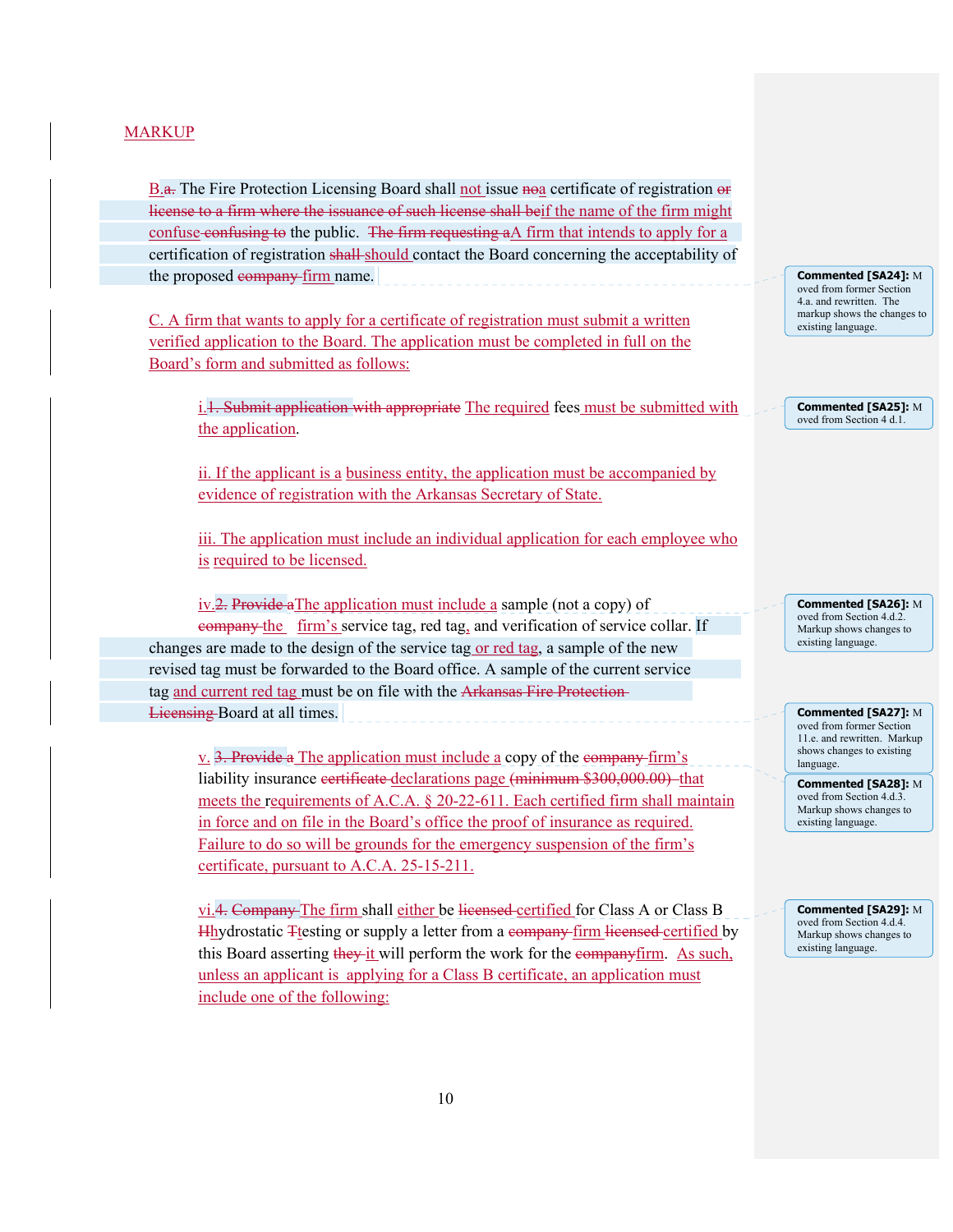(a. A company firm can only be licensed for Class A provided they have been approved and assigned a number by DOT. A copy of the DOT letter must accompany the application.

 b. 8. CertifiedA firms that does not intend to become certified not licensed to perform hydrostatic testing must submit a letter from an Arkansas eertified a firm licensed by this Board to do hydrostatic testing stating that the . The letter must state the licensed-certified firm will perform the neededany necessary hydrostatic testing for the unlicensed applicant firm. In the event If a licensed certified firm withdraws its the letter of performance to is ever withdrawn or cancelled, the firm relying on in must submit a replacement letter from another certified firm the unlicensed firm a replacement letter must be forwarded to the Board office within 20 days from the date of withdrawal/cancellation.

5. The license application for fixed fire suppression systems shall be accompanied by a copy of the company certificate of distributorship or an affidavit (forms provided) for each brand from a company licensed by this Board that is a distributor.

 vii. The application must include written authorization by the Each firm applying for a Certificate of Registration or a Hydrostatic Testing Certificate must sign a statement with the Board indicating their willingness to an firm permitting any person authorized by the Board to enter, examine, and inspection of their any premises, building, room, or establishment used by the firm in order for the by Board or its duly authorized Deputy at its discretion to determine compliance with the Board's statutes and rules.

 viii. The application must be signed by the sole proprietor, or each partner, or by an officer of the corporation.

7. The Board may review the application, record to service, servicing shop facilities, methods and procedures of operations to determine the granting or renewing of a certificate of registration, license or permit that would not be contrary to public safety and welfare. The Board shall issue or renew certificate of registration, license or permit authorizing the applicant to engage in the business of servicing portable and fixed fire systems provided the required fees have been paid. The Board shall give each certificate of registration, license or permit an identifying number.

8. Certified firms not licensed to perform hydrostatic testing must submit a letter from an Arkansas certified firm licensed by this Board to do hydrostatic testing. The letter must state the licensed certified firm will perform the needed hydrostatic testing for the

**Commented [SA30]:** M oved from Section 4.d.8. Markup shows changes to existing language.

**Commented [SA31]:** M oved from former Section 3 on p. 8 and rewritten.

**Commented [SA32]:** Se ntence moved from Section 1.3 on p. 1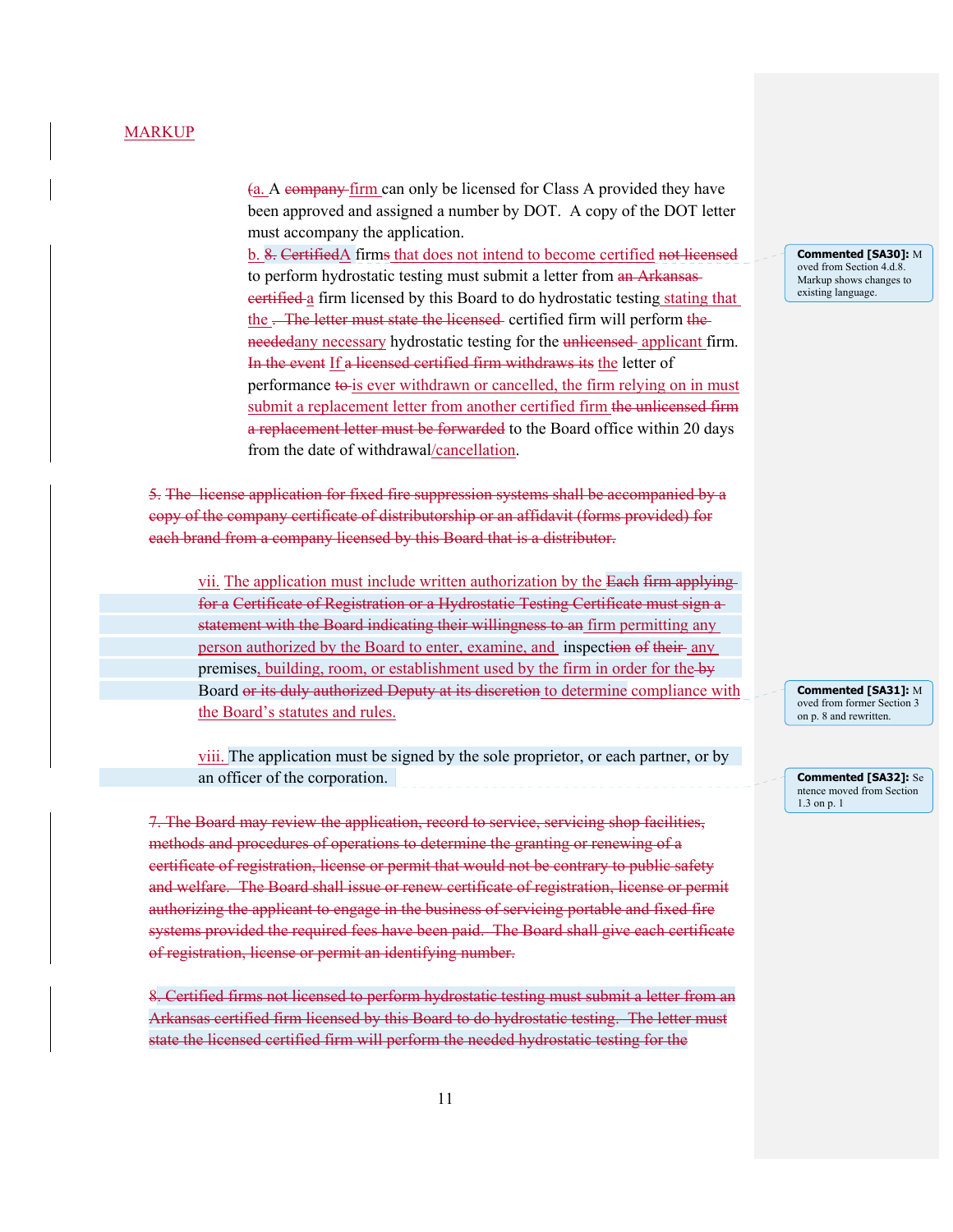unlicensed firm. In the event a licensed certified firm withdraws its letter of performance to the unlicensed firm a replacement letter must be forwarded to the Board office within 20 days from the date of withdrawal.

9. Invalid certificate of registration to service portable fire extinguishers or install and service fixed fire extinguisher systems may be renewed provided the license has been expired less than two (2) years by paying the past renewal fees along with any applicable late fees. A new certificate of registration must be submitted to the Board if the license has been expired two (2) year or more.

D. When all requirements are met, the Board will issue a certificate of registration for a firm's main office and also for any branch office(s) with the respective name and address specified on the certificate. A certified firm must pay a fee for each additional certificate of registration issued to a branch office.

 $E. 16$ . The certified firm must post A certificate of registration issued to a firm by the Arkansas Fire Protection Licensing Board must be posted at the certified at each location the certificate of registration for that particular location. The certificate must be in a location for inspection at any reasonable hour.

F.<sup>15.</sup> If a certified firm changes the name, address, or phone number of any of its offices, the A certified firm shall report any change of location notify to the Board in writing within fourteen  $(14)$  days  $-6$  after such change by submitting the required form and paying the required fee. If necessary, the Board will then to maintain validity of the affected certificate of registration. Any change of location shall be verified by the Board or its duly authorized Deputy and upon verification of such change shall affix a change of location stamp to the affected certificate of registration. issue a new certificate of registration and new individual license(s) that reflect the new information.

G. Change in ownership. The change of a firm's ownership invalidates the current certificate. A firm must submit an application for a new certificate at least fourteen (14) days prior to a change in ownership, accompanied by the required fee.

 i. If the firm's name changes as a result of the change in ownership, the firm must submit with the application all documentation described in Section 4.11.C. Upon approval, the Board will issue a new certificate of registration to the firm and new individual licenses to the licensed employees that reflect the firm's new name.

 ii. If the firm's name does not change, the firm must submit all documentation described in Section 4.11.C. except for the individual license applications in

**Commented [SA33]:** M oved to 4.11.C.vi. on p. 10

**Commented [SA34]:** M ove d to Section 5.6 on p. 20

**Commented [SA35]:** M oved from former Section 4.d.15. and rewritten. The markup shows the changes to existing language.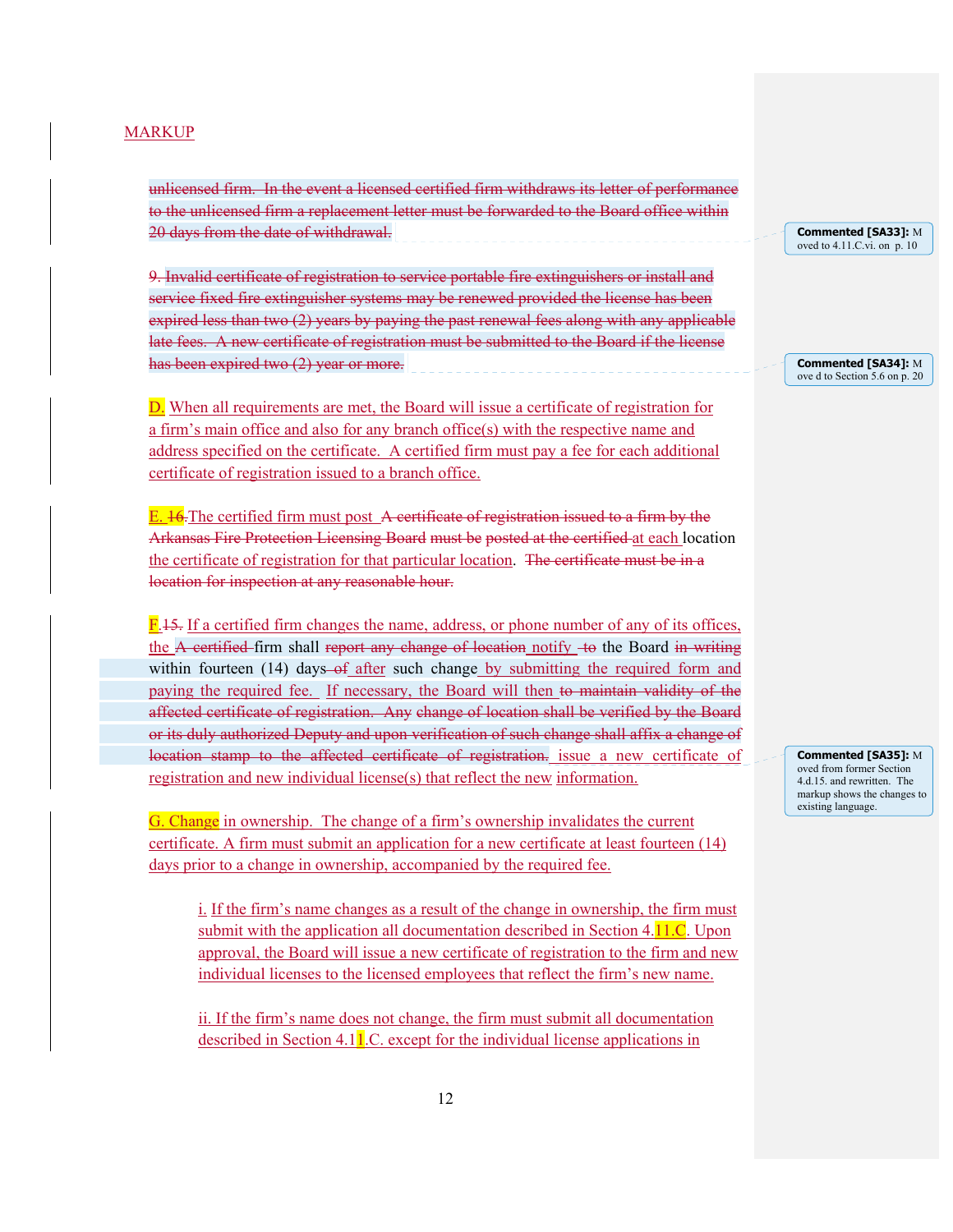4.11.C.iii. Upon approval, the board will issue a new certificate of registration to the firm and the individual licensees may continue to operate under their existing licenses.

18. Application for renewal of a certificate of registration shall be made annually. Appropriate fees and documentations shall accompany the renewal application.

**Commented [SA36]:** M ove to Section 5.3 on p. 20

# 4.12.e. Individual License:

The Board issues individual licenses for the following types of portable and fixed

systems:

i. Portable Fire Extinguisher ii. Fixed Fire Protection System - Carbon Dioxide Systems iii. Fixed Fire Protection System - Wet/Dry Systems iv. Fixed Fire Protection System - Clean Agent Systems v. Fixed Fire Protection System - Halon Systems vi. Hydro Class "A" vii. Hydro Class "B"

B1. Any person employed by a certified firm, corporation or partnership engaged in the business of servicing portable fire extinguishers, installing fixed fire extinguisher systems or hydrostatic testing shall submit an application to the Board (on forms provided) and take a written examination for the appropriate license. To be licensed, an individual must be employed by a certified firm, meet the requirements described in these rules, submit the required fee and a fully-completed licensing application using the Board's form, and pass an examination for each type of system the applicant intends to work on. Fee and documentation must accompany the application.

2. Examinations shall be given at least once per month at a place to be determined by the Board. Applications, fees and appropriate documentation must be received prior to testing. Individuals should contact the Fire Protection Licensing Board to schedule testing.

3. A minimum grade of 90% is required to pass any examination. Applicants obtaining a minimum grade of 90% will be issued a license endorsed with the type of service qualified by the examination.

C.4. Application for individual license to install or service fixed fire extinguisher systems must be accompanied by a current certificate affirming the licensee has been trained by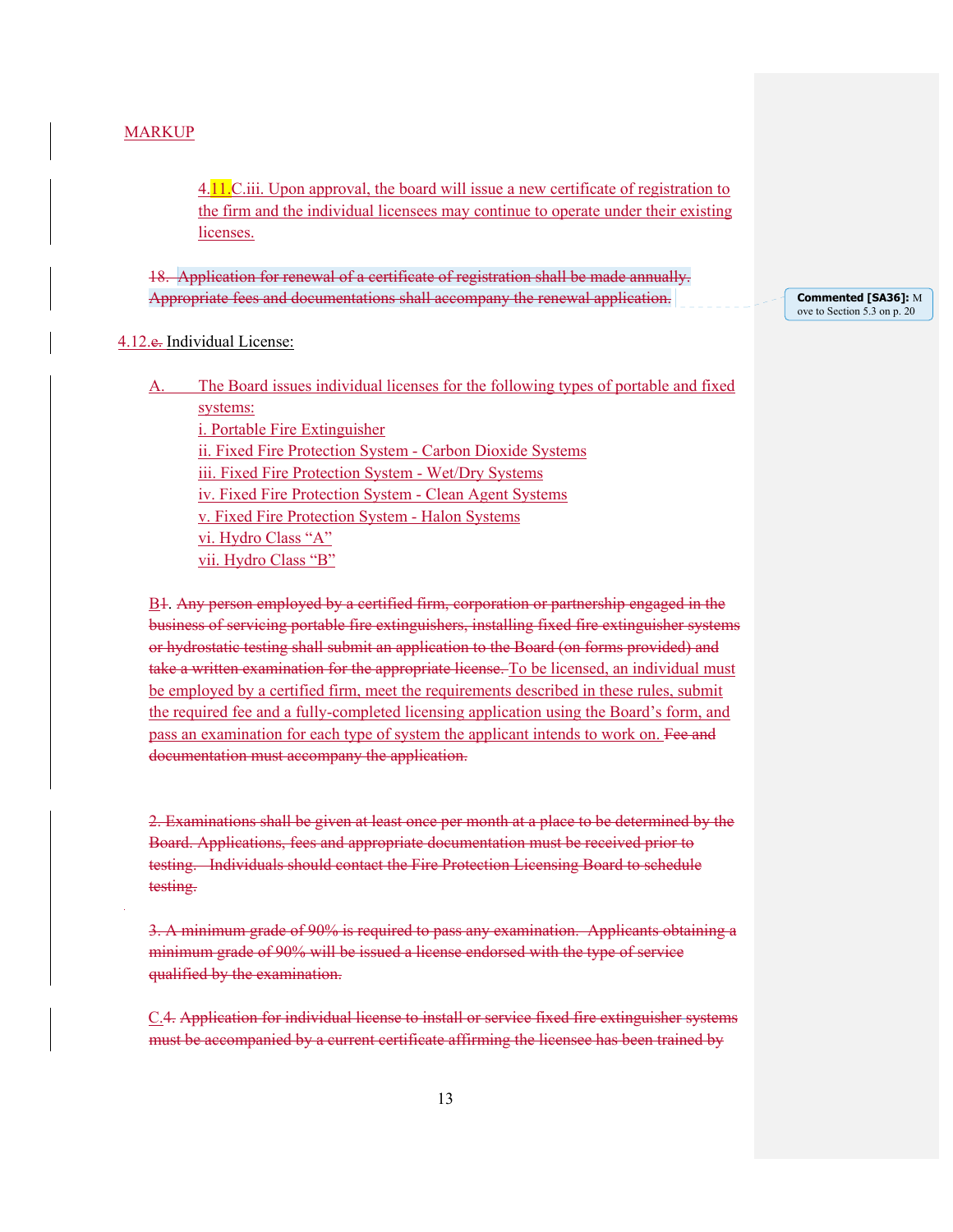the particular brand name manufacturer the licensee is seeking a license for OR an affidavit (on forms provided) affirming the licensee has been trained on the particular brand name of the manufacturer by a person holding a current certificate of training from the manufacturer and licensed by this Board. The person providing the training shall complete the affidavit. A copy of the trainer's manufacturer's certificate of training shall accompany the affidavit. If the applicant is applying for Class A hydrostatic testing, the application must include a  $A$  copy of the current DOT approval letter. with the individual's name and must accompany the application for Class A Hydrostatic Testing. The individual's name must have been placed on the DOT list for certification. The above information must be on file with the Board office at all times.

#### D. Examinations

i. An applicant must submit his application prior to testing.

 ii. Examinations shall be given at least once per month at a place to be determined by the Board. Individuals should contact the Fire Protection Licensing Board to schedule testing.

iii. An applicant must pass two open-book examinations, which are:

 a. An examination applicable to the system the applicant wants to be licensed for. This examination will be based on NFPA standards and is

described on the Board's website.

b. An examination covering the Board's statutes and rules.

iv. A minimum grade of 980% is required to pass any examination. Applicants obtaining a minimum grade of 80% will be issued a license endorsed with the type of service qualified by the examination.

v. An applicant who fails an examination may re-take the examination after payment of an exam re-take fee.

5. Persons holding a valid license shall not be authorized to perform any act unless employed by a certified firm. Persons forming a new firm must sever employment with their current employer prior to making application for new firm certificate of registration.

E.7. Licensee shall not assume a license has been issued until the pocket card issued by the Board has been received.After all requirements have been met, the Board will issue a wall license and a pocket-sized license (or permit, as applicable) to each individual licensee. The certified firm that employs the licensed individual shall post the license conspicuously on the premises of the firm's primary location. A licensee must keep his pocket license or permit on his person at all times while performing the work for which he is licensed. It shall be unlawful for any person to service or install fire extinguishers in this State unless said person possesses a current valid card evidence of the fact the person holds an active license and stating the firm with whom the licensee is affiliated.

**Commented [SA37]:** M oved from former section 4.d.2. on p. 13

**Commented [SA38]:** M oved from former section 4.d.3. on p. 13

**Commented [SA39]:** M oved to 4.3 on p. 8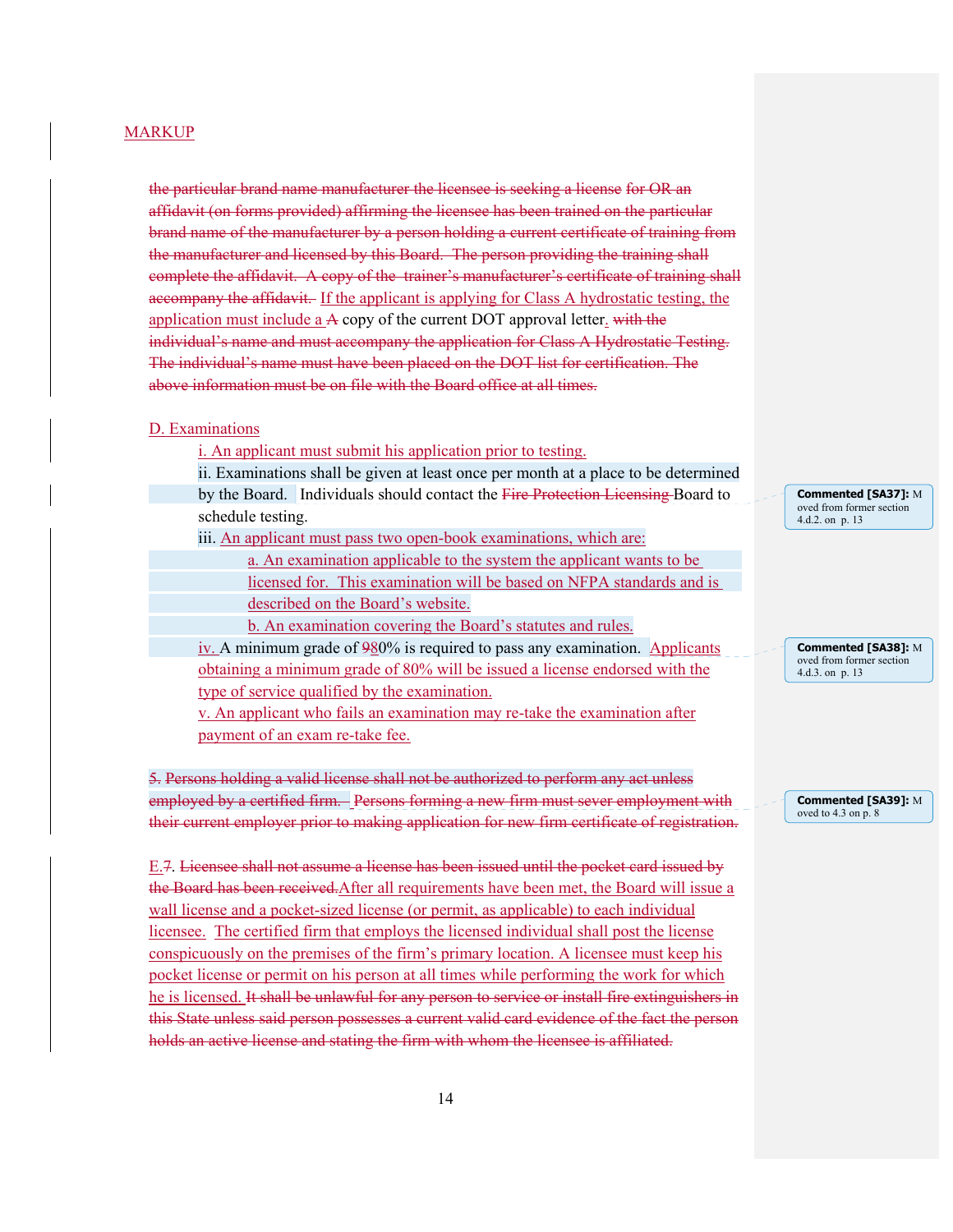8. Every person holding a valid license shall, upon demand, show and permit **Examination of such license by the Board or its duly appointed deputy.** 

F. An Iindividual license may be transferred to a new certified firm by filing a transfer application with the required fees and documents., accompanied by license, pocket card, a statement from the previous employer stating the separation date, the name and address of the new employer and the firm's certificate of registration number. The owner, partner or officers An authorized representative of the new employing corporation firm must sign the transfer application. The transfer fee shall accompany the transfer application.

G. 6. The An individual licensee shall report any change in home address to the Board within 14 days.

| 9. A duplicate license may be issued to replace a license that has been lost or destroyed. |                                                     |
|--------------------------------------------------------------------------------------------|-----------------------------------------------------|
| The licensee requesting the duplicate license shall submit a written statement to the      |                                                     |
| Board attesting to the fact the license has been lost or destroyed, accompanied by the     |                                                     |
| appropriate fee for duplicate license.                                                     | Commented [SA40]: M<br>oved to $4.10$ on $p.9$      |
| 10. A license shall not constitute authorization for any person to enter upon or into any  |                                                     |
| property or building.                                                                      | Commented [SA41]: M<br>oved to $4.7$ on p. 9        |
| 11. A license shall not constitute authorization for any person to enforce any             |                                                     |
| provisions(s) of these rules.                                                              | <b>Commented [SA42]: M</b><br>oved to $4.7$ on p. 9 |
| 12. A license may be used for identification purposed ONLY as long as such license         |                                                     |
| remains valid while the licensee is in the employment of the certified firm.               |                                                     |
| 13. A licensed employee of a certified firm may perform only those acts authorized by      |                                                     |
| the firm's certificate of registration. A licensee may perform only those acts authorized  |                                                     |
| by his license.                                                                            | Commented [SA43]: M<br>oved to $4.9$ on p. $9$      |
| 14. License issued pursuant to these regulations shall not be transferred from one person  |                                                     |
| <del>to another.</del>                                                                     | Commented [SA44]: M<br>oved to $4.6$ on p. 9        |
| H. <sub>15</sub> . Apprentice Permit.                                                      |                                                     |
| New employees of certified firms may make emplications and for an enpressive permit by     |                                                     |

New employees of certified firms may make applicationapply for an apprentice permit by submitting the required application and payment of the required fee.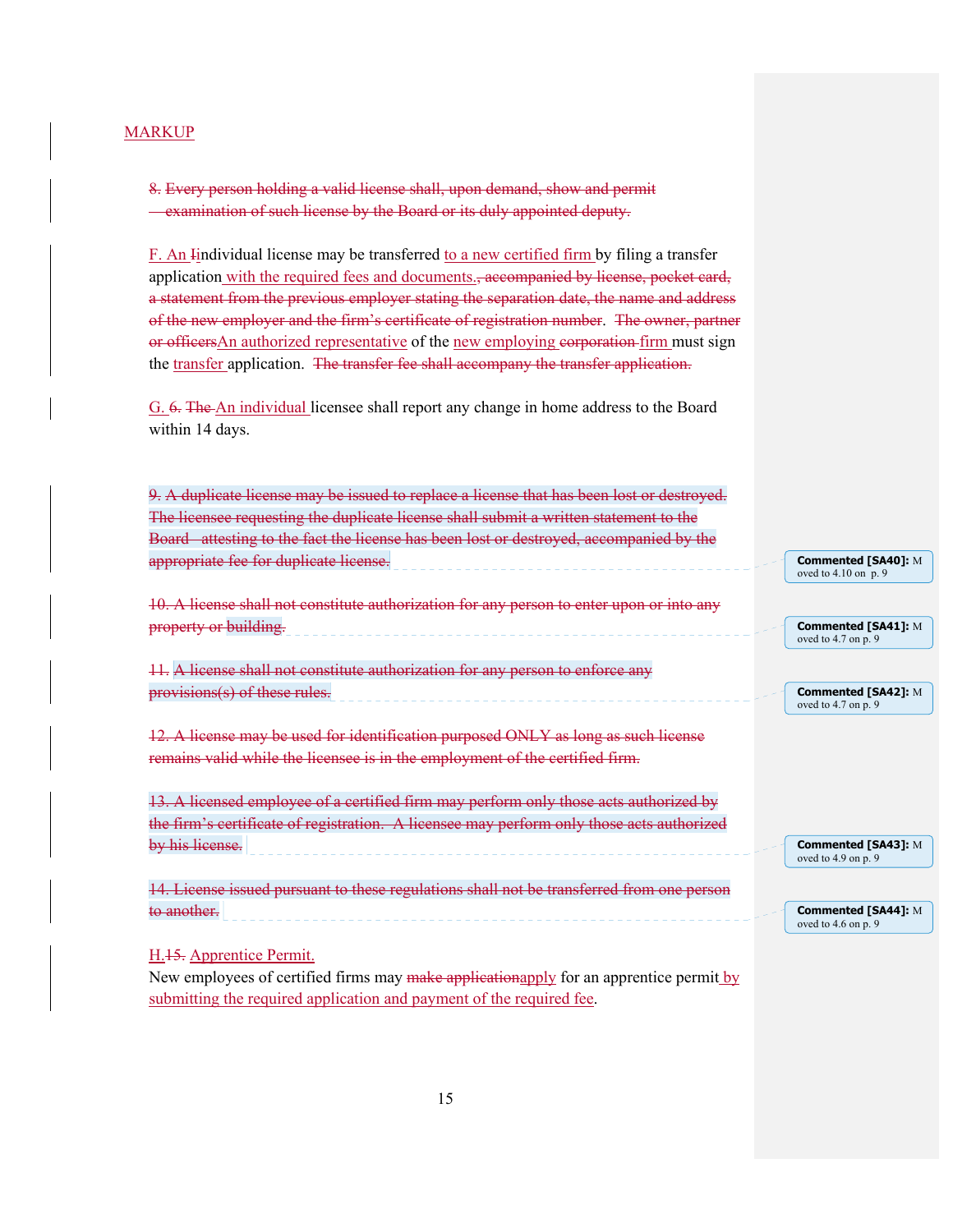i. The permit shall be valid for one (1) year from the date of issuance and shall not be renewed. An apprentice shall not continue to work as an apprentice after his permit expires.

ii. An apprentice, under the direct supervision of a valid licensee authorized to perform the work, may perform the various acts of servicing portable fire extinguishers, installing or servicing fixed fire extinguisher systems. work allowed by his firm's certificate of registration. 16. All acts of service performed after the expiration date of an apprentice permit, where the permit holder has not applied for a license, shall be in violations of the regulations.

iii. All requirements applicable to licenses also apply to apprentice permits unless these rules state otherwise.

17. The apprentice permit holder shall report any changes in home address to the Board within fourteen (14) days of such change.

18. Each person holding a valid apprentice permit shall, upon demand, show and permit the examination of such permit to the Board or its duly appointed deputy.

 19. A duplicate apprentice permit may be issued to replace any previously issued permit that has been lost or destroyed. The licensee requesting the duplicate license shall submit a written statement to the Board attesting to the fact that the permit has been lost or destroyed, accompanied by the appropriate fee for duplicate permit.

20. The license and appropriate fee shall be invalid if not received in the office of the Board on or before the expiration date on the individual license. The licensee holding said license shall cease to perform those acts of service authorized by the license.

21. Invalid individual license to service portable fire extinguishers or install and service fixed extinguisher systems may be renewed if the license is less than two (2) years expired by paying the past renewal fees along with any applicable late fee. Individual license with an expiration of two (2) years or more must submit to and pass another examination to receive a license.

22. Application for individual license renewal shall be made annually. The appropriate fees and documents shall accompany the renewal application.

23. Persons who perform any acts within the scope of the employer's certificate of registration shall pass a written examination given at the direction of the Board. Such examination may be supplemented by practical test or demonstrations deemed necessary **Commented [SA45]:** M oved to  $4.10$  on  $\overline{p}$ , 9

**Commented [SA46]:** M oved to 5.6 on p. 20

**Commented [SA47]:** M oved to Section 5.3 on p. 20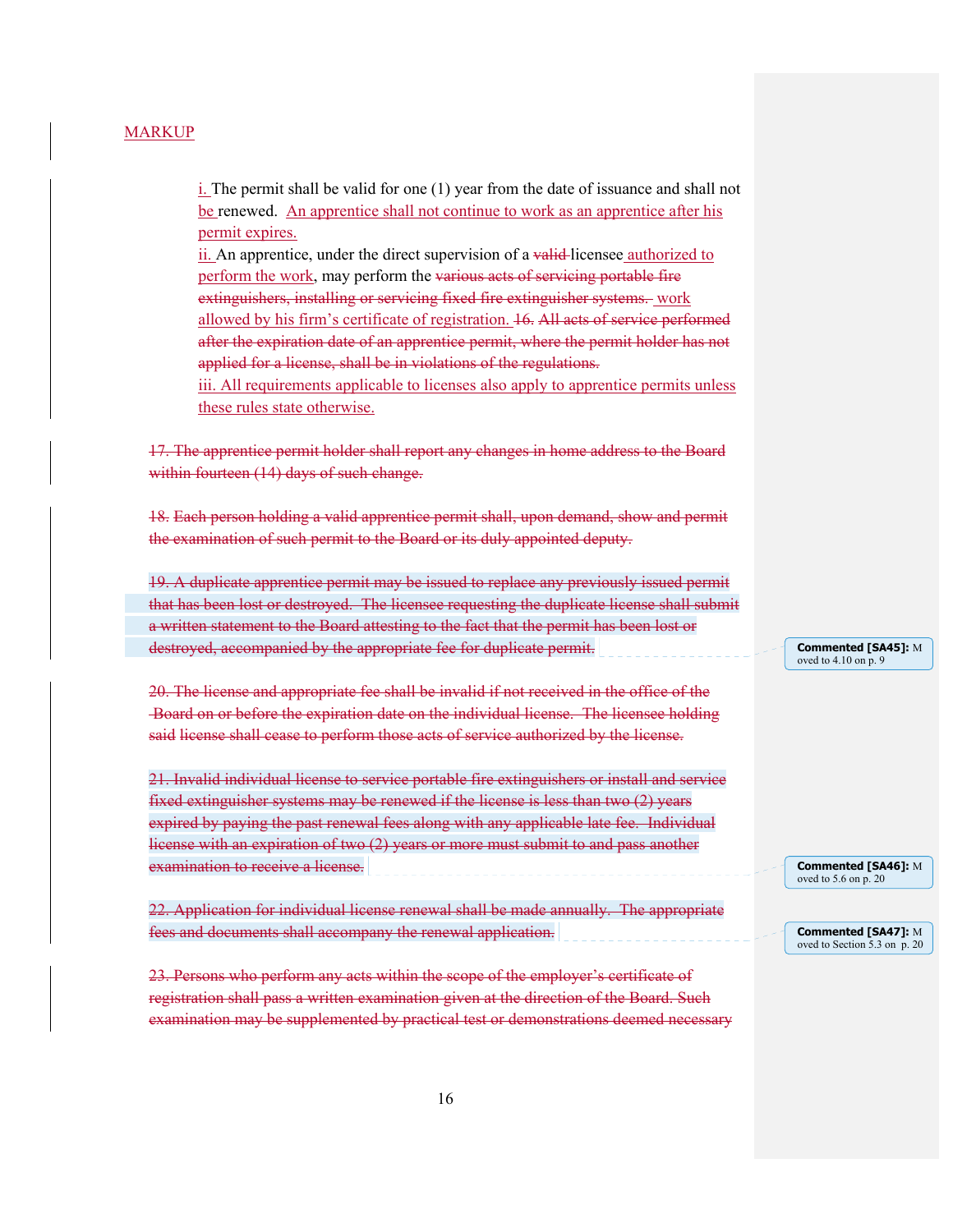to determine the applicant's knowledge and ability to service portable fire extinguishers or fixed fire extinguisher systems.

24. A license or permit may be denied, refused, suspended, revoked or the renewal thereof refused, if after notice and public hearings, the Board finds from the evidence presented at such hearing the individual has violated any of the provisions of Act 743 of l977, as amended, or these rules and regulations.

### I. Reciprocity

i. Required Qualifications. An applicant applying for reciprocal licensure shall meet the following requirements:

a. The applicant shall hold in good standing in another U.S. jurisdiction a

license that is substantially similar to the type of license for which the

individual is applying in Arkansas;

 b. The applicant shall hold his or her occupational licensure in good standing; c. The applicant shall not have had a license revoked for:

(1) An act of bad faith; or

(2) A violation of law, rule, or ethics;

d. The applicant shall not hold a suspended or probationary license in a U.S. jurisdiction;

e. The applicant shall be sufficiently competent in the field of portable fire extinguishers and/or fixed fire protection systems.

 ii. Required documentation. An applicant shall submit a fully-executed application, the required fee, and the documentation described below.

 a. As evidence that the applicant's license from another jurisdiction is in good standing and is substantially similar to Arkansas's, the applicant shall submit evidence of current and active licensure in that state. The Board may verify this information online or by telephone.

 b. To demonstrate that the applicant has not had a license revoked for bad faith or a violation of law, rule, or ethics, as required by subsection 4.12.I.i.c., and that the applicant does not hold a license on suspended or probationary status, as required by subsection 4.12.I.i.d.the applicant shall provide the Board with:

> (1) The names of all states in which the applicant is currently licensed or has been previously licensed;

> (2) Letters of good standing or other information from each state in which the applicant is currently or has ever been licensed showing that the applicant has not had his license revoked for the reasons listed in subsection 4.12.I.i.c. and does not hold a license on

**Commented [SA48]:** M oved to 4.5. on p.9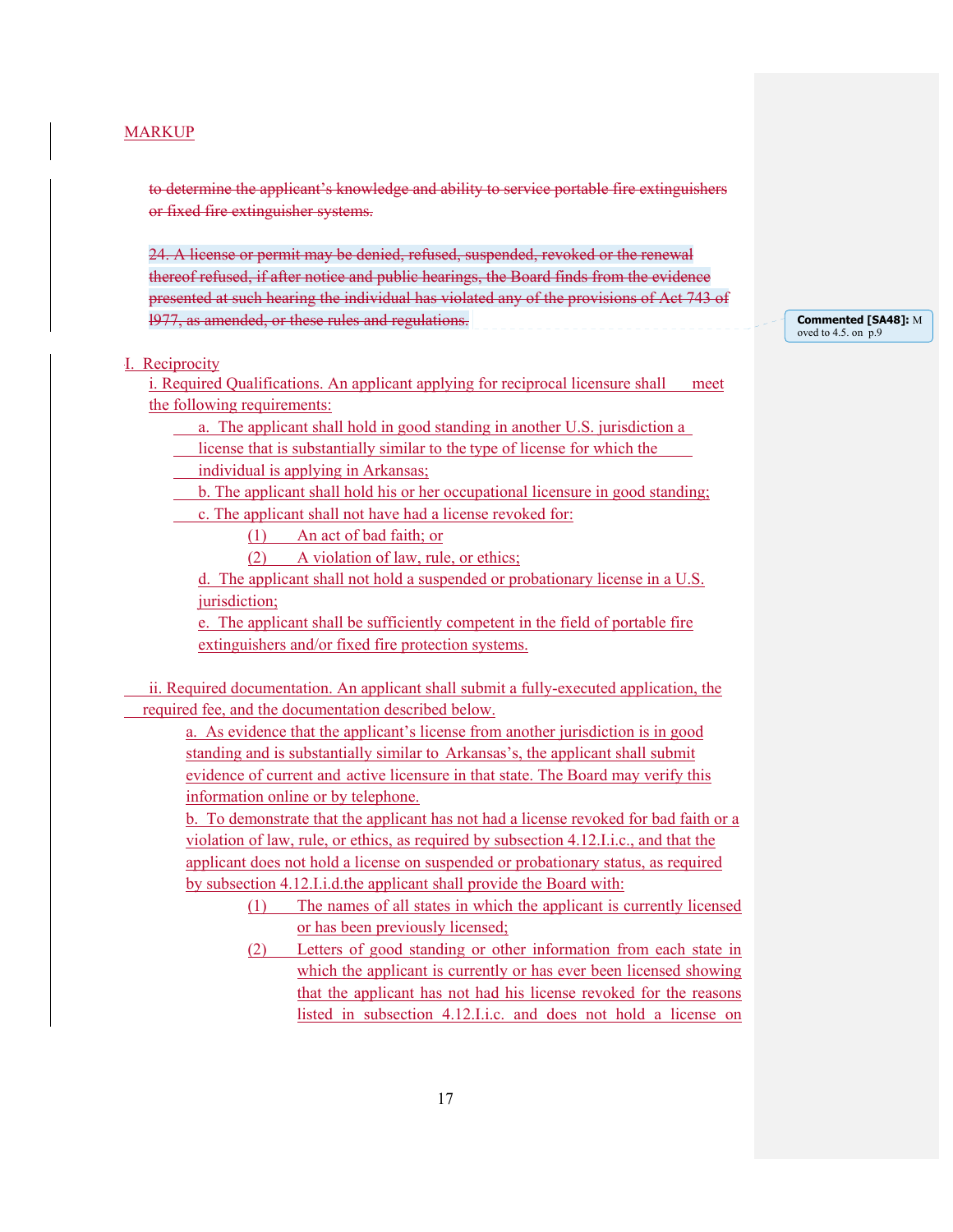suspended or probationary status as described in 4.12.I.i.d. The Board may verify this information online or by telephone.

c. As evidence that the applicant is sufficiently competent in the field of portable fire extinguishers and/or fixed fire protection systems, the applicant shall pass the Arkansas state examination.

iii. Temporary and Provisional License

- a. The Board's Director shall issue a temporary license immediately upon receipt
- of the required fee and the documentation required to show that the applicant has
- a license from another jurisdiction that is in good standing and is substantially
- similar to the Arkansas license for which the applicant is applying.
- b. An applicant shall submit a completed the application with all required
- remaining documentation in order to receive a license.
- c. The temporary license shall be effective for 90 days or until the Board makes a
- decision on the application, whichever occurs first.

J. Applicants from States that Do Not License Profession.

- i. Required Qualifications. An applicant from a state that does not license the fire
- protection sprinkler system field shall be sufficiently competent in the field of portable
- fire extinguishers and/or fixed fire protection.
- ii. Required documentation.

 a. An applicant shall submit a fully-executed application and the required fee; and

 b. As evidence that the applicant is sufficiently competent in the fire protection sprinkler system field an applicant shall:

(1) Pass the applicable examination based on NFPA standards; and (2) Pass the Arkansas state examination.

### **SECTION 5. LICENSE ALTERATION**

Evidence of alteration of the certification of registration, license or permit shall render said certificate, license or permit invalid and the altered certificate, license or permit shall be surrendered to the Board or its duly authorized deputy upon request.

### **SECTION 6. TAKING ORDERS**

Certified firms shall not be prohibited from taking orders for the performance of any act(s) which said firm is not authorized to perform. Such orders shall be consigned to a firm licensed by this Board to perform the necessary act(s).

**Commented [SA49]:** M oved to 4.2 on p. 8 and rewritten

**Commented [SA50]:** M oved to 4.9 on p. 9 and rewritten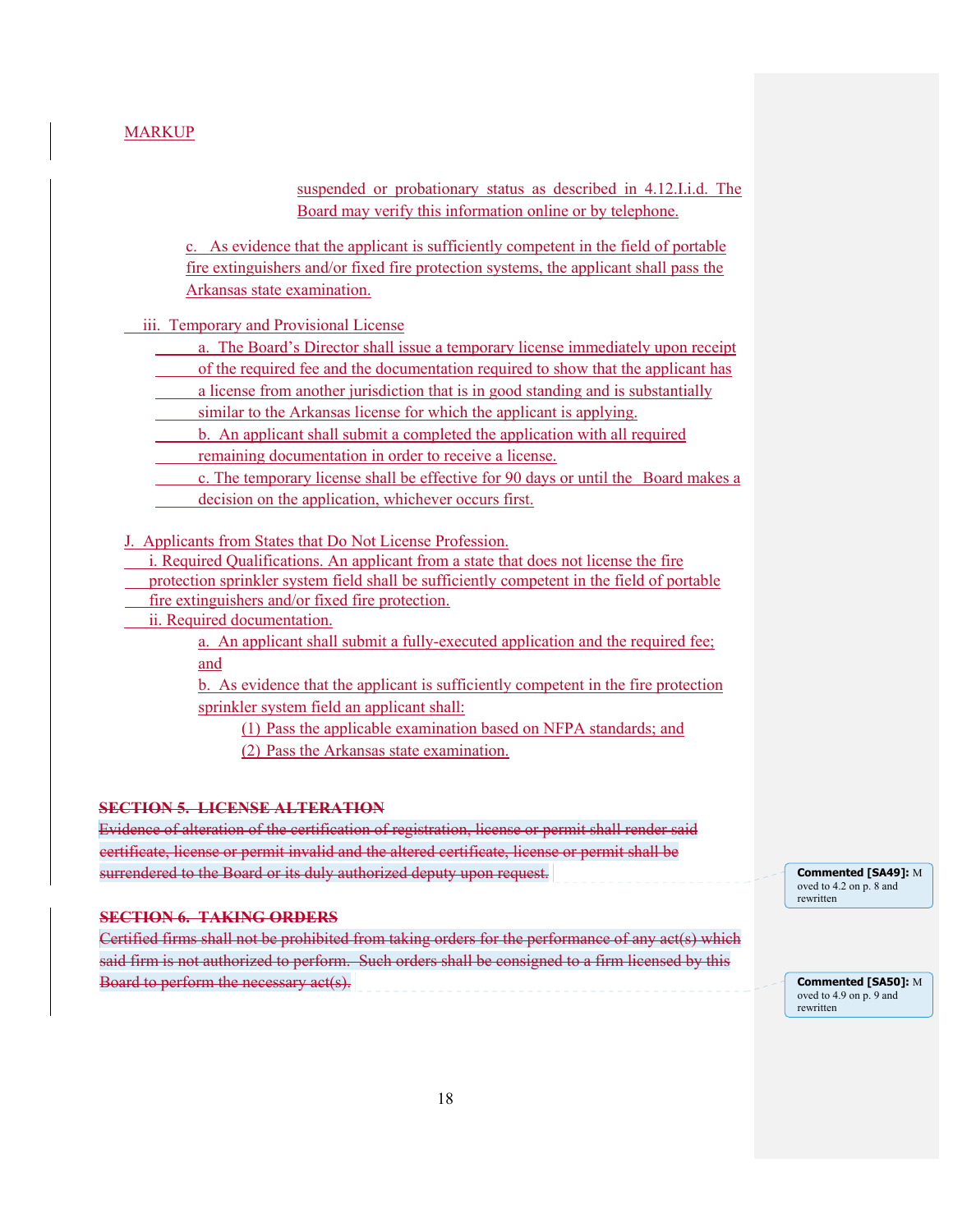# **SECTION 75. FEE SCHEDULE FOR PORTABLE, FIXED AND HYDROSTATIC SYSTEMS AND RENEWALS**

5.1.a. Every fee required in accordance with the provisionsby of Act 743 of 1977, as amended A.C.A.. §§ 20-22-601 et seq and these rules shall be paid in accordance with instructions on the Board's website. by check or money order. Check or money order shall be made payable to the Arkansas Fire Protection Licensing Board.

 b. Fees shall be paid at the office of the Board in Little Rock, Arkansas or mailed to an address specified by the Board.

5.2.c. Fees shall be as follows:

| New CompanyInitial Firm Certificate of Registration: |          |  |
|------------------------------------------------------|----------|--|
| Portable                                             | \$300.00 |  |
| Fixed                                                | \$300.00 |  |
| Class A                                              | \$100.00 |  |
| Class B                                              | \$50.00  |  |

Company Firm Certificate of Registration Renewal:

| Portable | \$300.00 |
|----------|----------|
| Fixed    | \$300.00 |
| Class A  | \$100.00 |
| Class B  | \$50.00  |

| Portable | \$60.00 |
|----------|---------|
| Fixed    | \$60.00 |
| Class A  | \$60.00 |
| Class B  | \$60.00 |

| Renewal Individual License: |         |
|-----------------------------|---------|
| Portable                    | \$30.00 |
| Fixed                       | \$30.00 |
| Class A                     | \$15.00 |
| Class B                     | \$10.00 |
|                             |         |

# Other fees:

| Exam Fee                          | $P = 3000$<br><del>0 JU.UU</del> |
|-----------------------------------|----------------------------------|
| Exam Re-Take Fee                  | \$25.00                          |
| License-Transfer/Change/Duplicate | \$3025.00                        |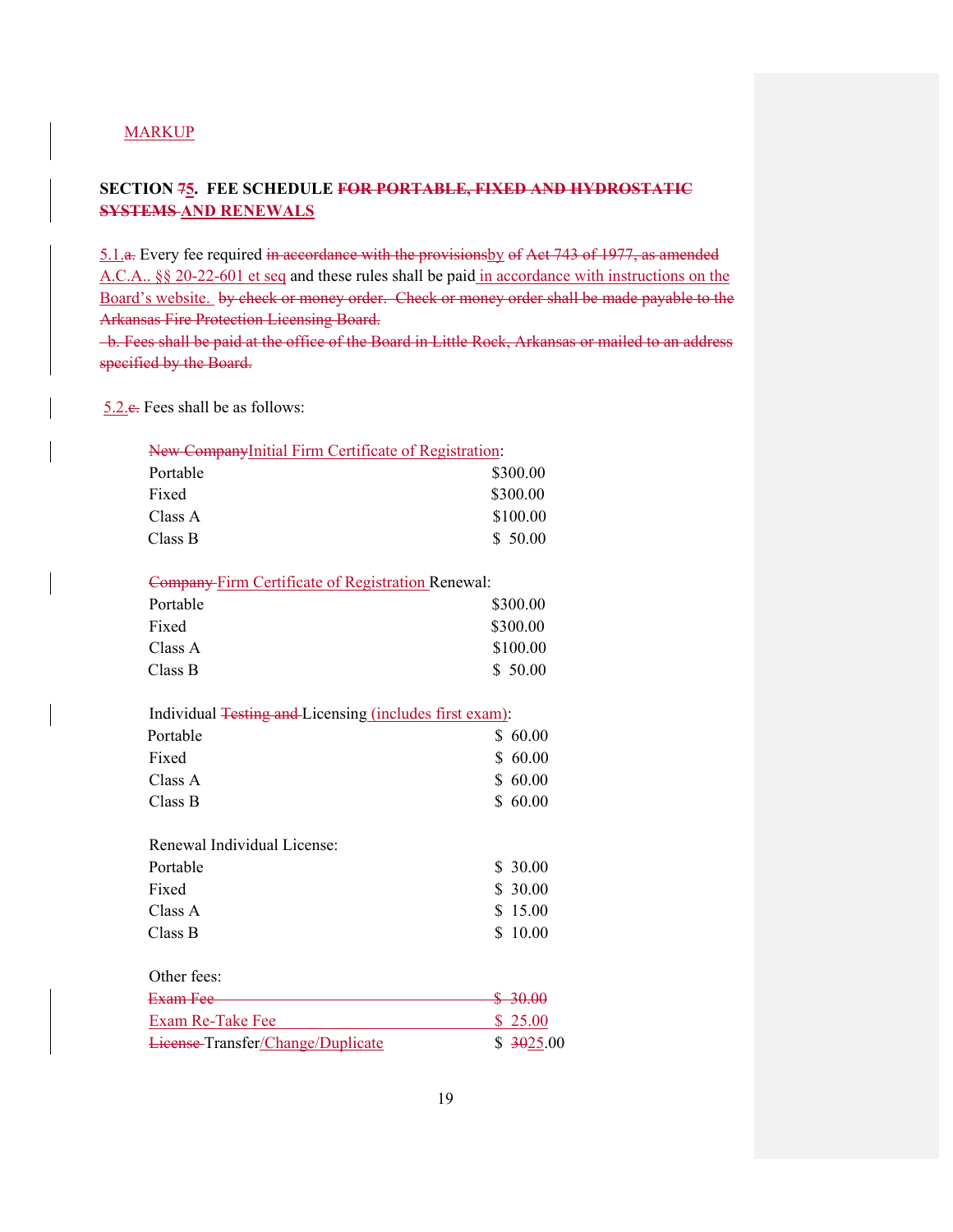| <b>License Update</b>               | $\mathfrak{e}\hspace{0.3mm}$ 2000<br><del>-30.00</del> |
|-------------------------------------|--------------------------------------------------------|
| <b>Licensing Packet</b>             | \$28.00                                                |
| Branch office (if a different name) | \$285.00                                               |
| Apprentice Permit                   | \$15.00                                                |
| Duplicate License                   |                                                        |

5.3.d. Late fees are required for all certificate or license holders who fail to submit renewal application and appropriate fees on or prior to their expiration date of September 30 of each year. Certificates of registration and licenses must be renewed annually before the expiration date of September 30th. The required fees and documentation must be submitted along with each application for renewal.

5.4.e. A renewal application, accompanied by the required renewal fee and deposited with the United States Postal Service, is deemed timely filed, regardless of actual date of delivery, when its envelope bears a legible postmark date which that is on or before the expiration date of the certificate or licensedocument being renewed.

5.5.f. A certificate or license expired for two (2) years or more cannot be renewed. A person whose license has been expired for two years or more and who applies for a new license must take and pass another examination(s), unless otherwise specified herein. No examination is required for a license renewed within two years of expiration.

5.6.g. Holders of A certificate and or licenses expired for less than two (2) years may be issued certificates or licenserenewed. Renewal fee for such certificate or license is composed of renewal and late lee and shall be determined by payment of a fee calculated in accordance with the following schedule:

| Expired 1-90 days   | 1 renewal fee + $\frac{1}{2}$ of initial fee renewal fee x 1.5                    |
|---------------------|-----------------------------------------------------------------------------------|
| Expired 91-365 days | $\frac{1}{2}$ renewal fee + 1 initial fee renewal fee x 2                         |
|                     | Expired 366- $2$ years $729$ days 2 renewal fees $+1$ initial fee renewal fee x 3 |

5.7.h. Certificate and license expired two (2) years or more shall be treated as a new company. All employees shall re-test in order to receive a license. Anyone applying for re-licensure who meets the conditions established in A.C.A.§ 17-1-107 and can demonstrate that he or she passed the applicable examination(s) with scores sufficient for licensure at the time the individual's initial license was issued shall not be required to re-take the examination(s) in order to be relicensed.

### **SECTION 6: PROCEDURES**

**Commented [SA51]:** M oved from the definition of "Procedures" to create a new Section 6. The markup shows changes to existing language.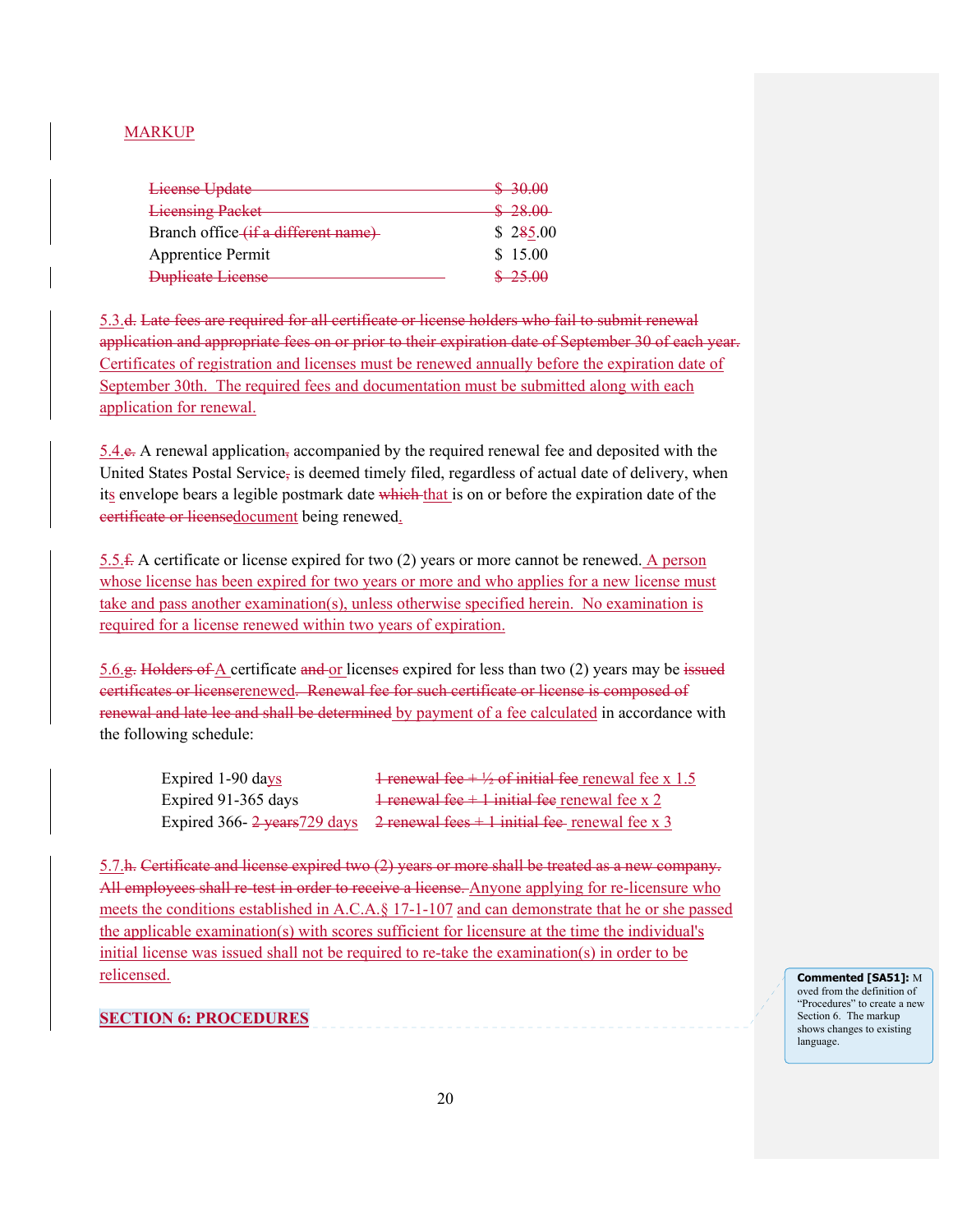aAs a minimum standard, the following procedures shall be performed each time that the designated type of service is performed.

6.1. Monthly inspection: –

A.1. The licensee shall Ddetermine that the fire extinguisher is in its designated place and that there are no obstructions to its accessibility.

B.2. The licensee shall Ddetermine that the fire extinguisher has not been actuated or tampered with.

C.3. The licensee shall Ddetermine that there is no obvious physical damage, clogged or obstructed hose nor nozzle, or other condition present tothat could prevent the proper operation of the fire extinguisher.

D.4. The licensee shall Ddetermine that the pressure gauge or indicator is in the operable range or position. Operate push-to-test indicator on non-rechargeable fire extinguishers.

E.5. The licensee shall Ddetermine the fullness of self-expelling, cartridge-operated and pump tank fire extinguishers by weighing or hefting. the fullness of self-expelling, cartridge operated and pump tank fire extinguishers.

F.6. The licensee shall Ddetermine the condition of the tires, wheels, carriage, hose and nozzle on wheeled--type fire extinguishers.

G.7. The licensee shall Iinitial in ink and date the monthly inspection service tag if present.

### 6.2. Annual Maintenance: –

Annual maintenance entails a thorough examination of the fire extinguisher. It is intended to give maximum assurance that a fire extinguisher will operate effectively and safely. It Annual maintenance includes a thorough examination for physical damage or any condition to that could prevent its operation, along with and any necessary repair or replacement. It will normally reveal if hydrostatic testing or internal maintenance is required. As a minimum standard, the following procedures shall be performed:

A.<sup>1</sup>. The licensee shall perform the monthly inspections steps described in 6.1.A. through G.Determine that the fire extinguisher is in its designated place and that there are no obstructions to its accessibility.

2. Determine that the fire extinguisher has not been actuated or tampered with.

3. Determine that there is no obvious physical damage, clogged or obstructed hose, nozzle or other condition present to prevent the proper operation of the fire extinguisher.

4. Determine that the pressure gauge or indicator is in the operable range or position. Operate push-to-test indicator on non-rechargeable fire extinguishers.

5. Determine by weighing or hefting the fullness of self-expelling, cartridge operated and pump tank fire extinguishers.

6. Determine the condition of tires, wheels, carriage, hose and nozzle on wheeled type fire extinguishers.

**Commented [SA52]:** M oved from Definitions, which included "annual maintenance" under the definition of "Procedures" and rewritten.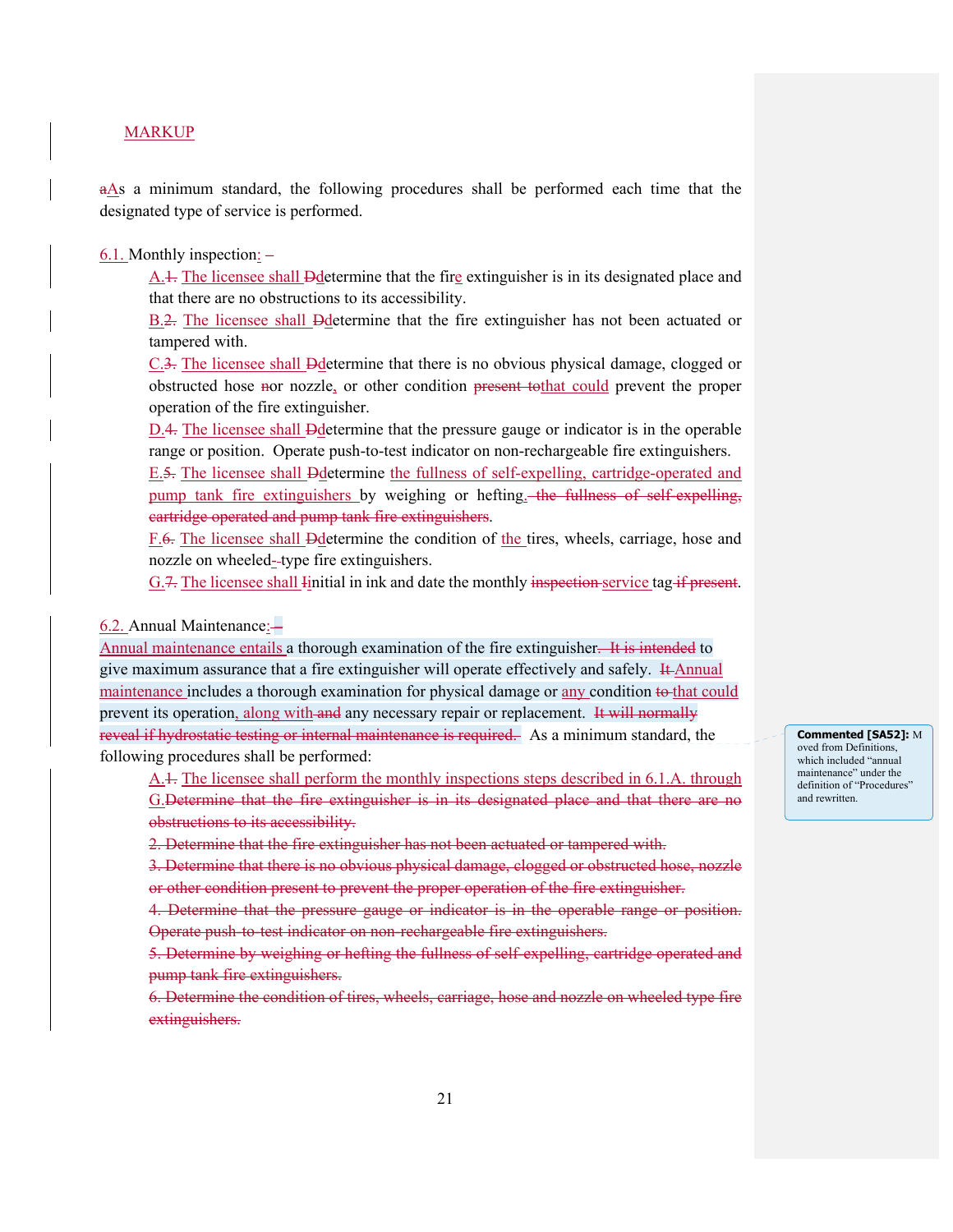B.7. The licensee must remove Tthe tamper seal of the a rechargeable fire extinguisher shall be removed by operating the pull pin or locking device and installing a new tamper seal-installed.

 $C.8$ . The licensee must Ccomplete, punch out the applicable areas, initial in ink, and install a new service tag on the fire extinguisher.

### 46.3. Six-Year Maintenance.

 $eE$ very  $6s$ ix  $(6)$  years, stored pressure fire extinguishers that require a twelve  $(12)$  year hydrostatic test shall be emptied and subjected to the applicable maintenance procedures as detaileddescribed in the manufacturer's service manual.

#### **SECTION 11 7. REQUIREMENTS FOR SERVICE TAGS**

7.1. General Requirements. Service tags are required by the rules and regulations Every tag attached to a fire extinguisher for or a fixed fire protection system serviced by a licensed certified firm shall be an approved service tag conforming to these rules. and shall be in conformity with the following provisions: (A current sample of the company's service tag must be on file with the Board at all time.)

A.a. Tags shall be no more than 5  $\frac{1}{2}$  inches in height and no less than 5  $\frac{1}{4}$  inches in height and 2 5/8 inches in width. Service tags shall be any color EXCEPT RED.

B.b. One service tag shall be attached to each portable fire extinguisher in such a position as to be conveniently inspected, but not to hamper the operation or removal of the extinguisher from the bracket. One service tag shall be attached to each fixed fire protection system in such a position to be conveniently inspected, but not to hamper the operation of the system.

C.c. The service tag may be printed or otherwise established for any number of years not in excess of five (5) years.

d. Every tag attached to a extinguisher for fixed system serviced by a licensed firm shall be an approved service tag conforming to these rules.

e. A sample of the firm's service tag must accompany the firm's application for a certificate of registration. If changes are made to the design of the service tag, a sample of the new revised tag must be forwarded to the Board office. A sample of the current service tag must be on file with the Arkansas Fire Protection Licensing Board at all times.

**Commented [SA53]:** M oved from Definitions, which included "six-year maintenance" in the definition of "Procedures" and rewritten

**Commented [SA54]:** Fo rmer Section 11 has been moved and restyled as Section 7. The markup shows changes to existing language.

**Commented [SA55]:** M oved from former Section 11.d. and rewritten. Markup shows changes to existing language.

**Commented [SA56]:** M oved to 4.11.C.iv. on p. 10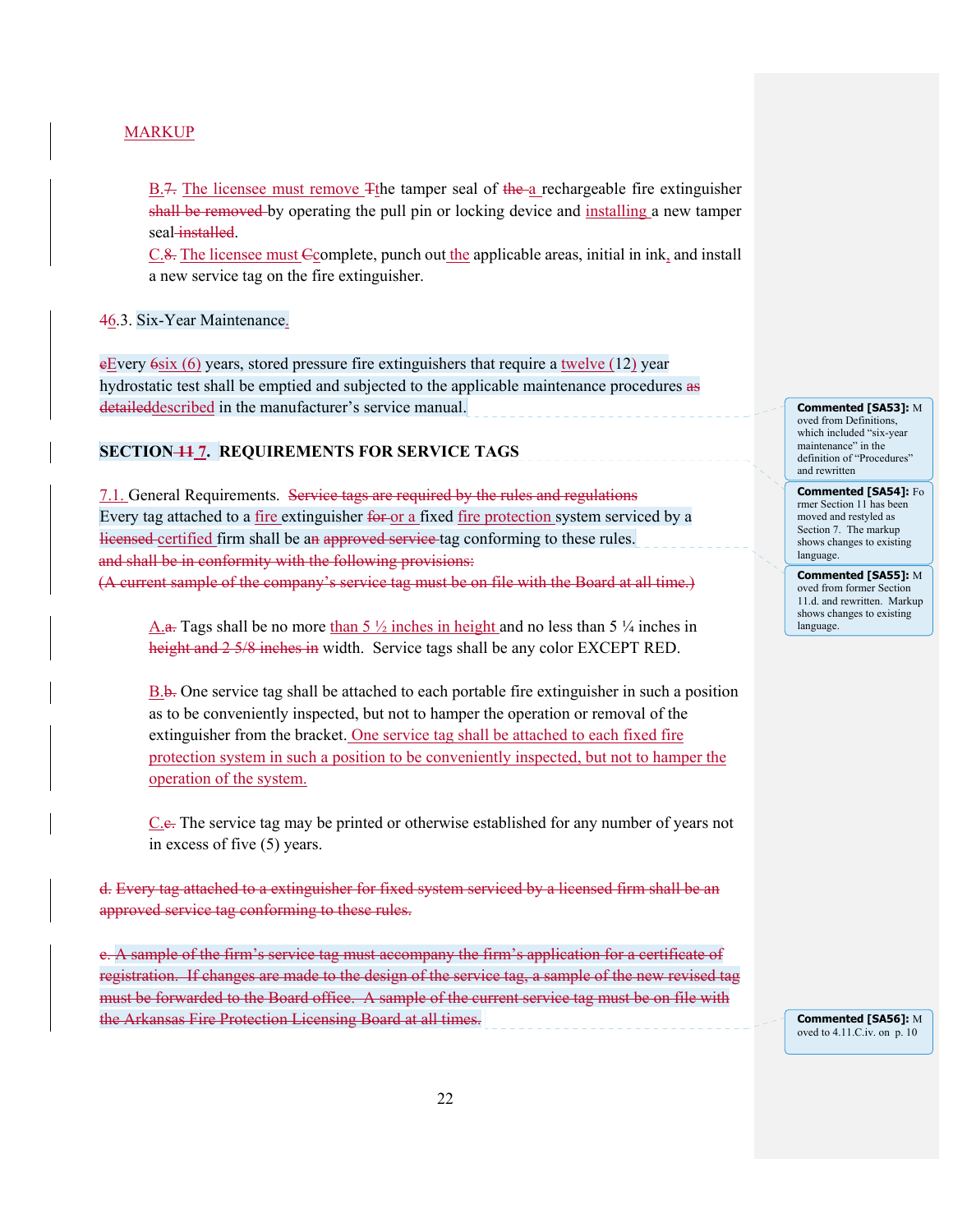D.f. Service tags shall bear the following information.

 i. Sservicing firm's name; ii. Aaddress of servicing firm; iii. Ceertificate of registration number; iv. Ttype of service performed (See F. below); v. Ddate service was performed (See F. below); vi. Let icense number of the individual performing or supervising the service and services performed.; vii. Apprentice permit number; viii. A printed statement **DO NOT REMOVE BY ORDER OF THE STATE FIRE MARSHAL** in bold type with a font size not less than 16;- and ix. Signature or initials of service person. Signature or initials must be handwritten in INK at the time of service.

E.  $\overline{x}$ . A new service tag must be attached to the a fire extinguisher or fixed fire protection system each time service is performed.

 $F.g.$  The date of service and type of service performed must be indicated by a perforation such as a hand punch on the appropriate section of the tag.

 $G$ .  $\overline{h}$ . No person or persons shall remove the service tag except when further service is performed. No person or persons shall deface, modify or alter any required service tag attached to any portable fire extinguisher or fixed fire protection system.

# **SECTION 12. REQUIREMENTS FOR RED TAGS**

7.2. Requirements for Red Tags

A. A Rred Ttag —anyon a portable fire extinguisher system or fixed fire extinguisher protection system means that the extinguisher or system that is emergency impaired and therefore would not be does not conform to the minimum standards and is not acceptable for use in the case of emergency operation.

 Fixed fire protection systems and portable fire extinguishers which do not conform with the minimum regulations or standards shall not be tagged but shall be provided with a Red Tag according to the following. (A current sample of the company's Red Tag must be on file with the Board office at all times.)

B.a. Red tags shall be no more and no less than  $5\frac{1}{4}$  inches in height and  $2\frac{5}{8}$  inches in width.

**Commented [SA57]:** M oved from Definitions and rewritten as a sentence instead of a definition. Markup shows changes to existing language.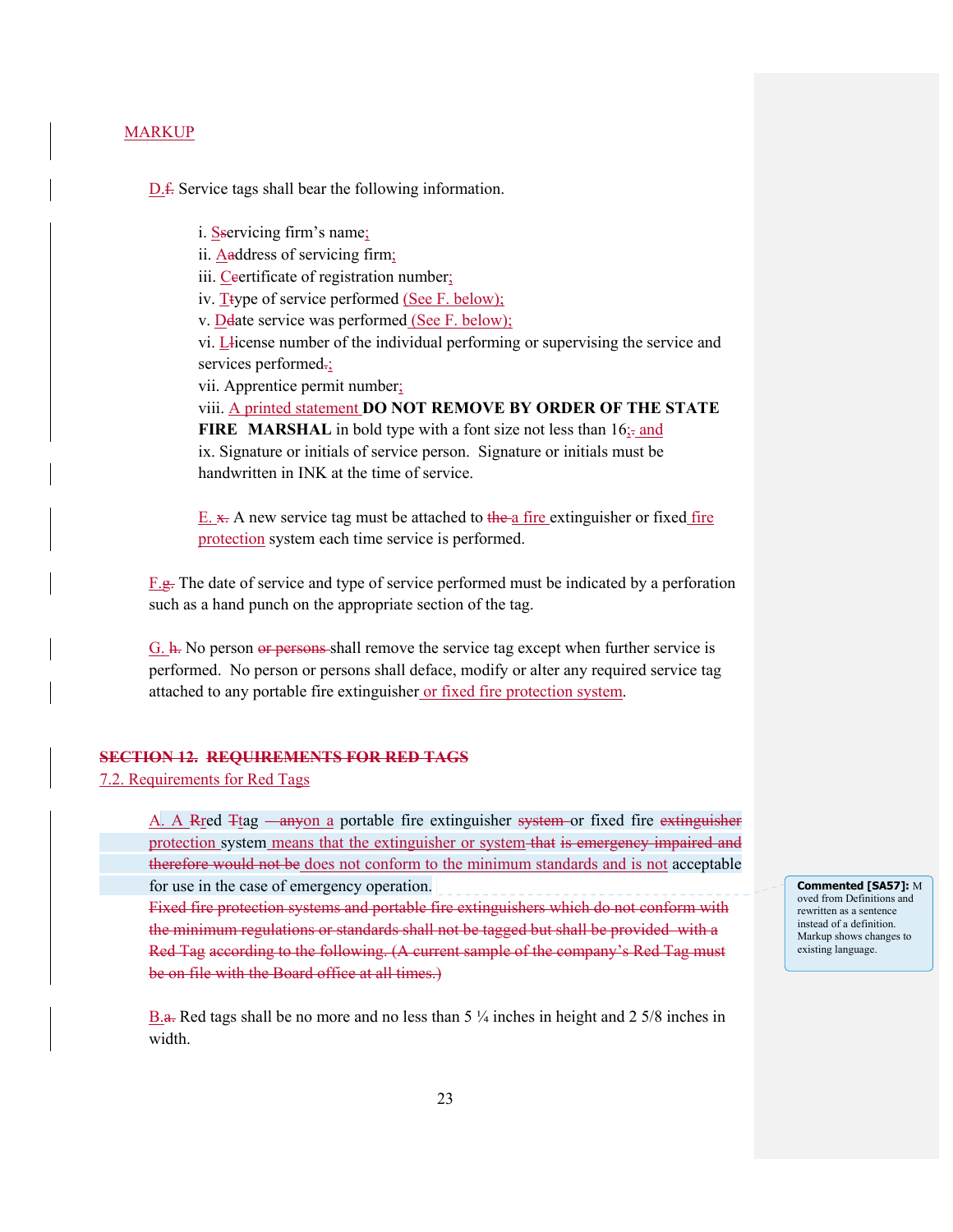C. b. Red tags shall be marked as "impaired" or "condemned" based on the following guidelines:

 $i\text{-}1$ . Impaired –  $\text{-}$  a means a fixed fire  $\text{extinguisher-protection system}$  or portable fire extinguisher shall be impaired when it does not meet the applicable minimum standards for servicing but the condition causing the impairment is correctable.

ii<sub>2</sub>. Condemned –means a fixed fire extinguisher protection system or portable fire extinguisher shall be condemned when it does not meet the applicable minimum standards for servicing and it cannot be repaired or corrected.

D. If a fixed fire protection system is red tagged for any reason, the owner or occupant shall be immediately notified and the local AHJ or State Fire Marshal's Office shall be notified within 24 hours, either by telephone or in writing. A copy of the inspection report and/or a copy of the completed tags shall be provided to the AHJ by mail, fax, e-mail, or in person, within 5 business days of the inspection.

Ee. Red tags shall bear the following information:

i. Name and address of the servicing firm.;

ii. eCertificate of registration number of the servicing firm;

iii.  $aA$  section to clearly label "Impaired" or "Condemned";

iv.  $n$  manne and address of the owner of the fixed fire extinguisher protection system or portable fire extinguisher;

v. dDate of "impairment" or "condemnation" service;

vi. Hicense number and initials or name of the service person-licensee "impairing" or "condemning" the unit. Name or initials must be handwritten in ink at the time of service;-

vii. A printed statement '**DO NOT REMOVE BY ORDER OF THE STATE FIRE MARSHAL"** in bold print type with font size not less than 16-; and viii. A statement as explaining to why the unit is "impaired" or "condemned".

d. A sample of the firm's Red Tag shall be forwarded to the Fire Protection Licensing Board with the application for a certificate of registration. If a change has been made in the design of the Red Tag a sample of the new revised Red Tag shall be forwarded to the Board office. Current Red Tags must be on file with the Fire Protection Licensing Board at all times.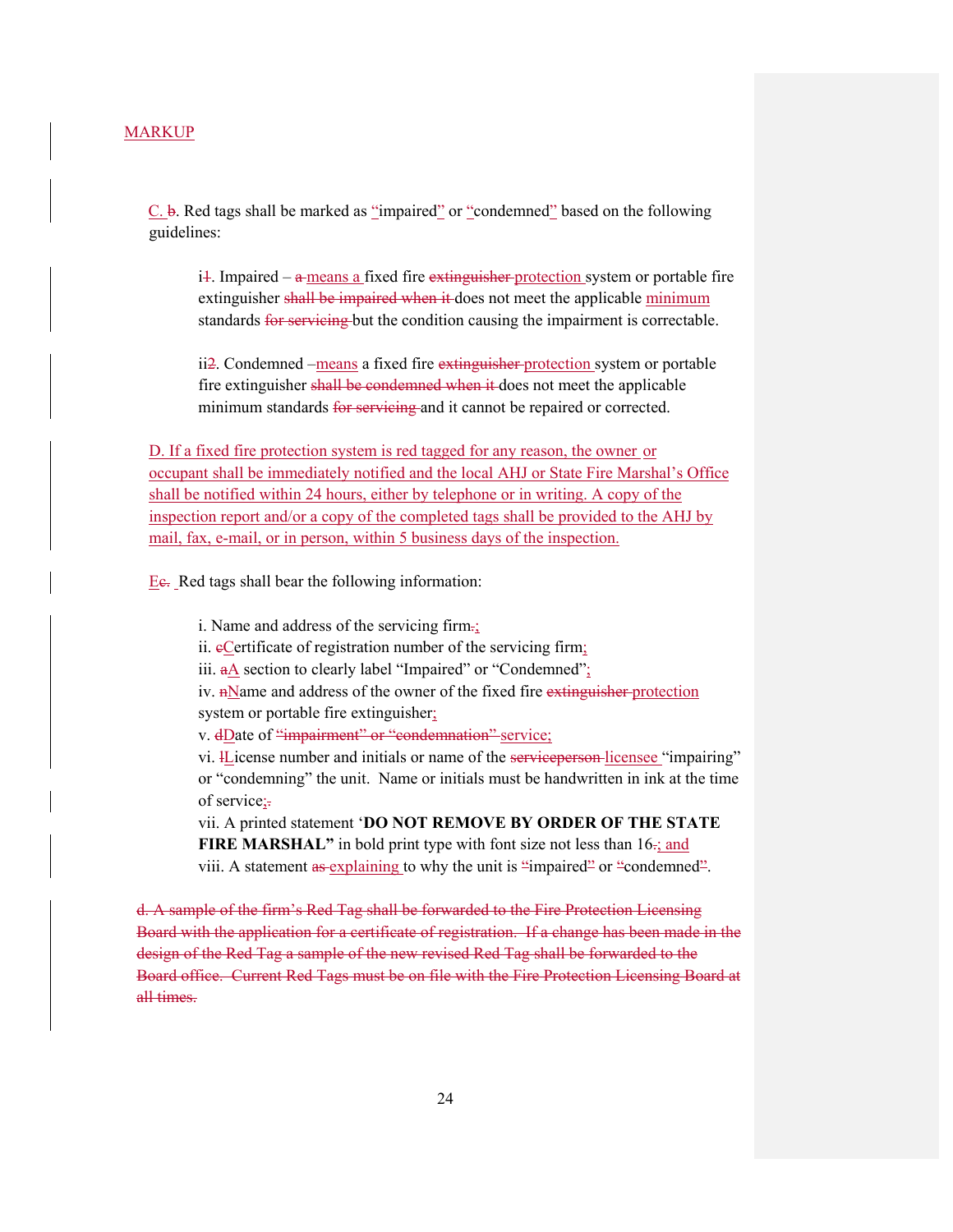F.e. If the system was impaired and the impairing condition(s) is corrected, Tthe Rred  $t\text{Tag}$  may be removed by:

i. aA member of the State Fire Marshal's office;

ii. *H*ocal fire marshal;

iii.  $a$ Authorized and licensed employee of a certified firm; or

iv. mMembers of the Arkansas Fire Protection Licensing Board.

**(and only if the system was "impaired" and the impairing condition(s) is corrected.**)

# **SECTION 13. VERIFICATION OF SERVICE (Maintenance or Re-charging)**

7.3. Verification of Service Collar

A.a. Each A portable fire extinguisher that has undergone internal examination or has been recharged shall have a "Verification of Service" collar located around the neck of the container.

B. The following types of portable fire extinguisher do not require a verification of service collar:

i. Cartridge/cylinder-operated fire extinguishers; and

 ii. Extinguishers capable of or allowed to be recharged without removal of the valve assembly (CO2 or Halon) will not require a verification of service collar at that time.

C. The collar shall be made of a durable rigid polymer material. Collars made of high density polyethylene or other non-rigid materials shall not be acceptable or approved. The smallest applicable collar size shall be installed on the neck of each extinguisher requiring the installation of such a collar. The collar shall contain a single circular piece of uninterrupted material forming a hole of a size that will not permit the collar assembly to move over the neck of the container unless the valve is completely removed. The collar shall not interfere with the operation of fire extinguisher.

D. The Verification of Service collar shall include:  $\frac{1}{k}$ -the month and year the service was performed, indicated by a hand-punch perforation. such as is done by a hand punch. (Exception # 1: Cartridge/cylinder-operated fire extinguishers do not require a verification of service collar.)

The Verification of Service Collar shall be made of a durable non-rigid polymer material. Collars made of high-density polyethylene or other non-rigid materials shall not be acceptable or approved. The smallest applicable collar size shall be installed on the neck of each extinguisher requiring the installation of such a collar.

**Commented [SA58]:** M oved up from below paragraph under D.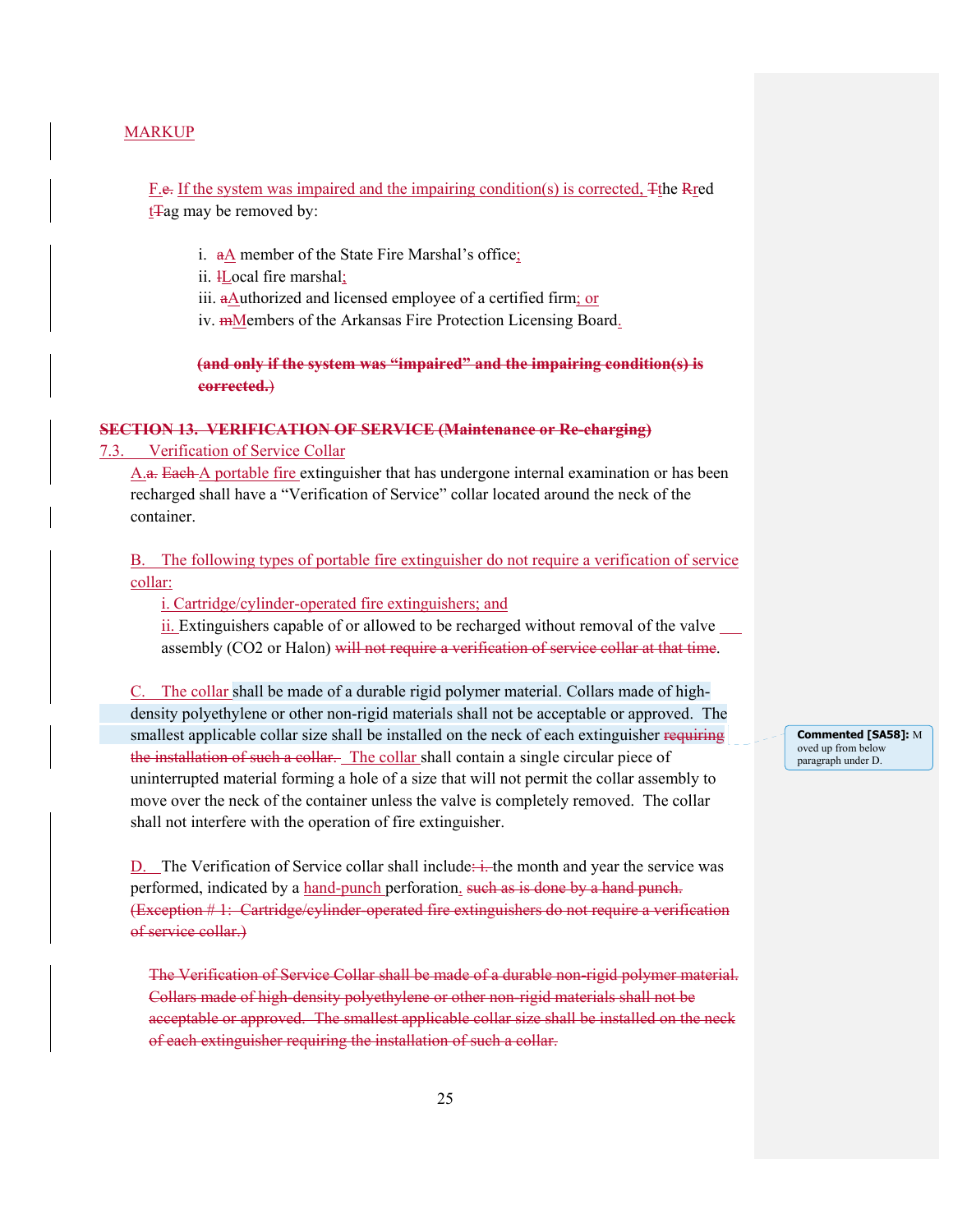7.4b. Re-charge Record Keeping. – Each fire extinguisher shall have a tag or label (six year maintenance or hydrostatic test) securely attached indicating the month and year recharging was performed and that identifies the person performing the service. In accordance with NFPA 10 and Section 7.3 above, a verification of service (maintenance or re-charging) collar shall also be attached to the extinguisher.

Exception #2: Cartridge/cylinder operated fire extinguishers do not require a verification of service collar.

**Commented [SA59]:** M oved to 7.3.B on p. 25

c. Failure to properly complete and attach the verification of service collar may result in suspension or revocation of a service personnel's license.

d. A sample of the collar must be included when applying for or renewing the certificate of registration.

# **SECTION 148. BOARD MEETINGS**

8.1. The Arkansas Fire Protection Licensing Board will conduct at least four (4) regular meetings per year. Special meetings of the Board may be called at any time by a majority of the Board or at the discretion of the Chairman of the Board.

8.2. The Chairman of the Board will preside at the all meetings. The Co-Chairman will preside in the Chairman's absence. and may conduct other meetings on an as needed basis.

Special meetings of the Board may be called at any time by a majority of the Board or at the discretion of the Chairman of the Board.

8.3. Any person desiring to appear before the Board at any of its regular meetings, to take up any business within its jurisdiction shall, at least 15 days prior to such meeting, file with the Board a written request therefore, in which the nature and purpose of the appearance shall be clearly and concisely stated to fully apprise the Board of the basis and extent of such business. An estimate of time needed must be stated on the request.

8.4.The Board shall arrange the order of business of all meetings of the Board and shall at least ten  $(10)$  days prior thereto, notify all persons who are to appear before any such meeting the place and approximate time to appear before the Board.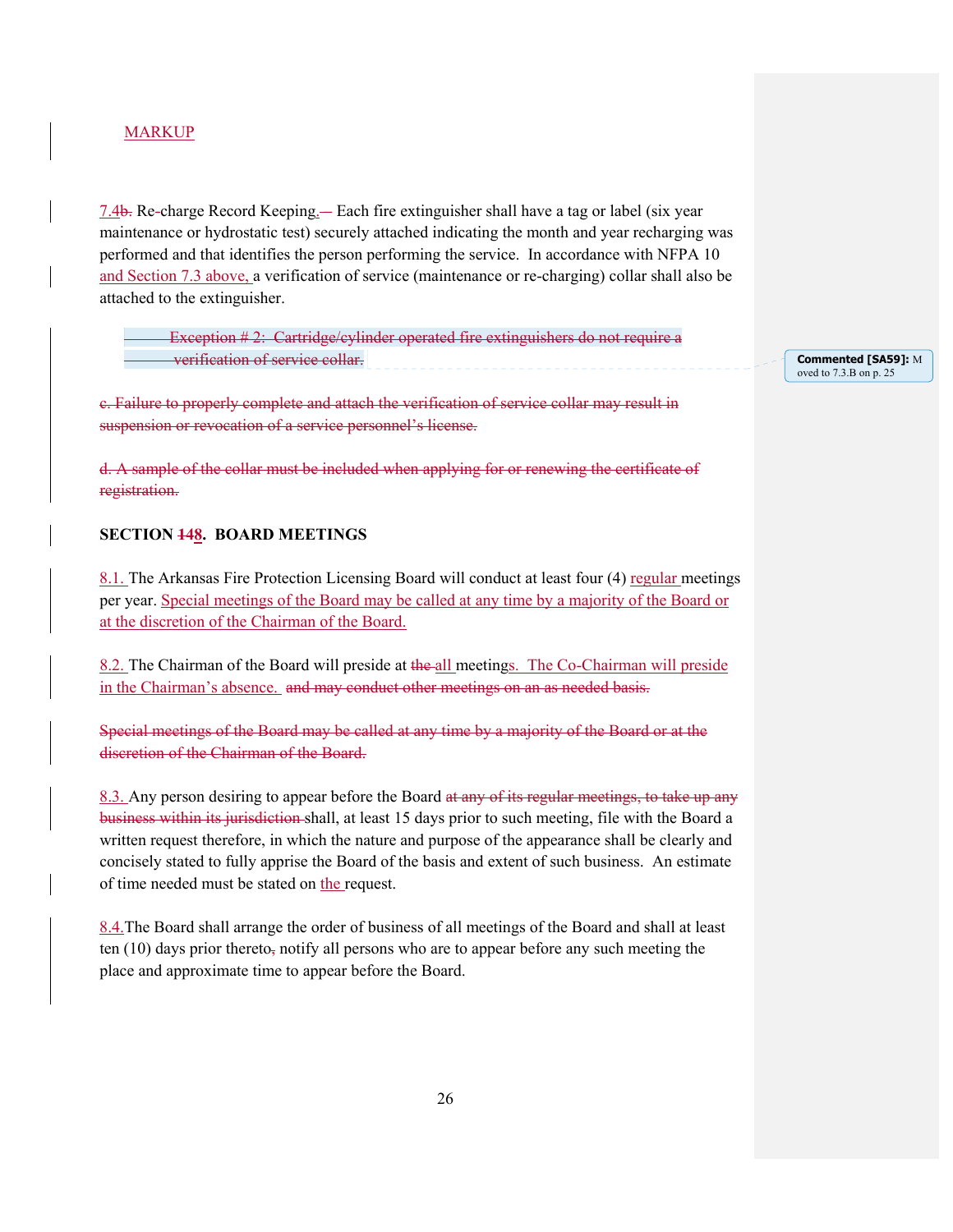8.5. The Chairman may establish such committees as shall be necessary to carry out the affairs and further the purposes of the Board. The Chairman shall appoint the membership to all committees.

Appearance before any special meeting of the Board shall be voluntary on the part of any person and they must file with the Board prior to any such appearances, a signed statement to the effect that such appearance is voluntary.

# **SECTION 15. BOARD HEARING, COMPLAINTS, INVESTIGATION**

8.6.a. Complaints. Any and all cComplaints falling within the jurisdiction of the Board, which individuals make, must be submitted to the Board in written form. The Board staff will date stamp the complaint and a complaint number will be assigned when received in the Board office.

8.7.b. Investigations. The Board may, on its own motion, initiate investigation. The Board or a designated Board committee after reviewingwill review the complaint and determine whether falling within the jurisdiction of the Board may the allegations fall within the Board's jurisdiction and whether to proceed to investigate the allegations. Once the investigation is complete, Tthe Board or a designated Board committee in consultation with the Board Counsel will determine whether there is sufficient evidence to make a *prima facie* case that the Board's statutes or rules have been violated.

8.8.c. Hearings. If it is determined that there is a *prima facie* case, that the licensee or individual has violated laws under the Board's jurisdiction, the Board- or a designated Board committee will either eause issue a Notice of Hearing to be issuedor invoke the alternate proceedings described in section 8.9. All hearings will be conducted in accordance with the Administrative Procedures Act, A.C.A. §§ 25-15-201, et seq.

The Notice of Hearing will contain information as required by Arkansas Administrative Procedures Act.

### $\overline{a}$

The notice will be served on the Respondent by U. S. Mail or by personal delivery at least twenty (20) days before the scheduled hearing. Notice shall be deemed sufficient if the Notice is mailed to the person at his or her address of record with the Board.

Hearings before the Board shall be presided over by the Chairman, although the Board may from time to time utilize hearing officers. Testimony before the Board shall be made under oath and shall be steno graphically reported.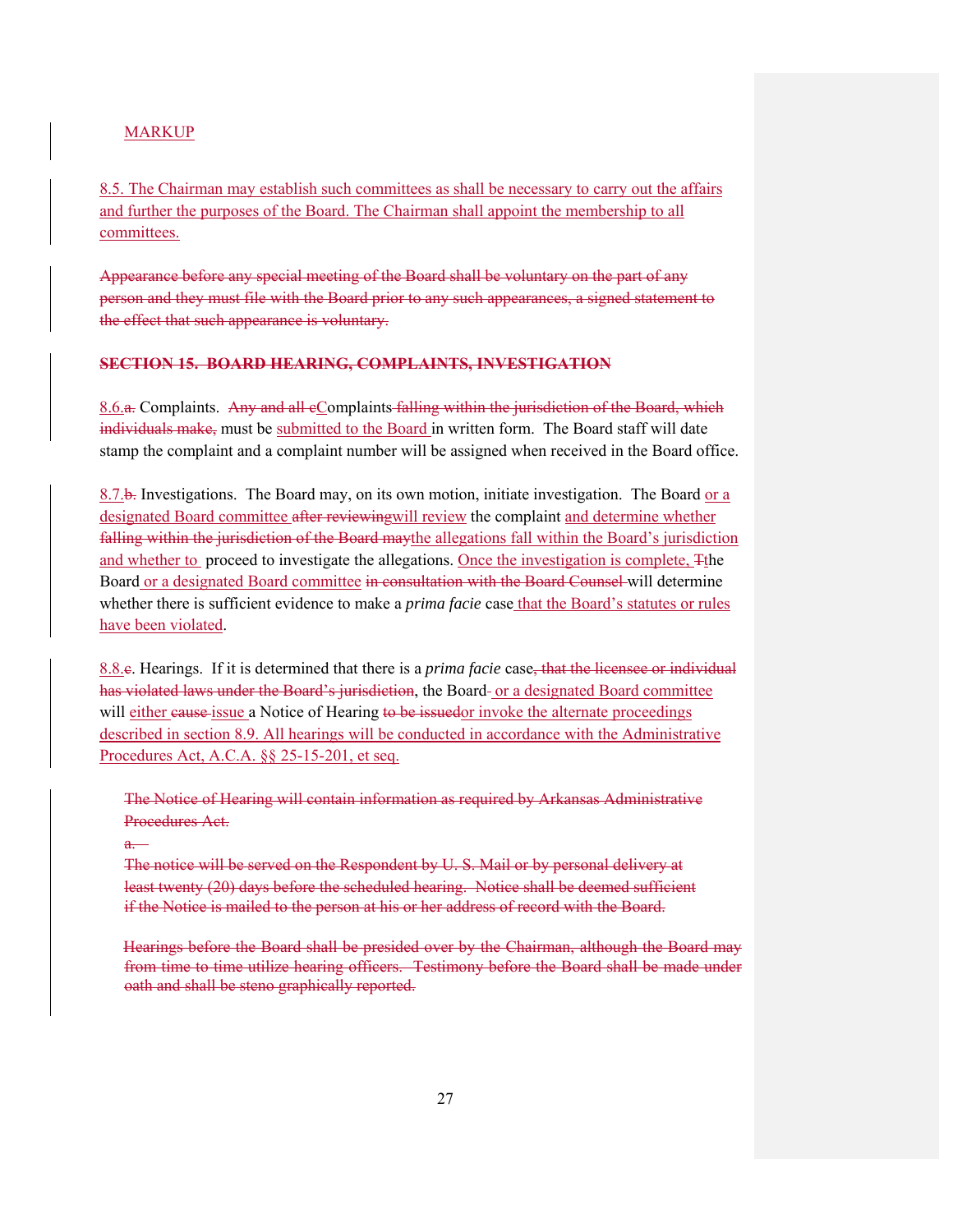Respondents before the Board shall be entitled to be represented by counsel, shall be allowed to cross-examine witnesses and shall be allowed to present testimony, photographs and other exhibits which are determined to be admissible by the Chairman or Hearing Officer.

At the conclusion of the evidentiary portion of the hearing, the Board will conduct deliberations. At the close of the deliberations, the Board will make Findings of Fact, Conclusion of Law and Disciplinary Orders, if appropriate.

8.9.d. Alternate Proceedings. Prior to proceeding to a formal adjudicative hearing, the case will be reviewed by an ad hoc committee to determine whether summary proceedings should be invoked. Members of the committee will be appointed by the Chairman and will in most cases include the State Fire Marshal, the Board Executive Director and/or Investigator and the Board's Legal Counsel.

 A. If the Board or the Board's designated Ccommittee determines that the violations, if proved, would not warrant license suspension, revocation or a fine in an amount greater than one thousand (\$1,000.00) dollars, the committee may recommend the complaint be handled in a summary manner. The decision will be referred to the Board Chairman for acceptance or rejection.

B. If the Board Chairman approves the use of decides to utilize alternative alternate proceedings, the Respondent will be notified by mail that the Board has learned that he or she has engaged in actions which has violated the licensing Board's law and that the Board proposes a fine of it is recommended that under all the circumstances appropriate sanetion is fine of one thousand (\$1,000.00) dollars or less. The notice will further inform the Respondent that he has a right to reject the proposed fine and have a full evidentiary hearing.

The Respondent will be provided with a document which requests that he admit or deny violation of the Licensing Law and to further accept or reject the proposed penalty. The Respondent will indicate he understands he has a right to a full evidentiary hearing before the Board and that he elects not to exercise that right.

The Board shall notify, in writing, every licensee complained against, provided said complaint is determined to make out a *prima facie* case.

Any and every Notice, Order or other instrument herein required to be forwarded or sent to any person concerning a complaint or hearing shall be deemed sufficient if addressed to the person at his or her address as last furnished to the Board, in sealed envelope and delivered by Certified Mail, postage prepaid.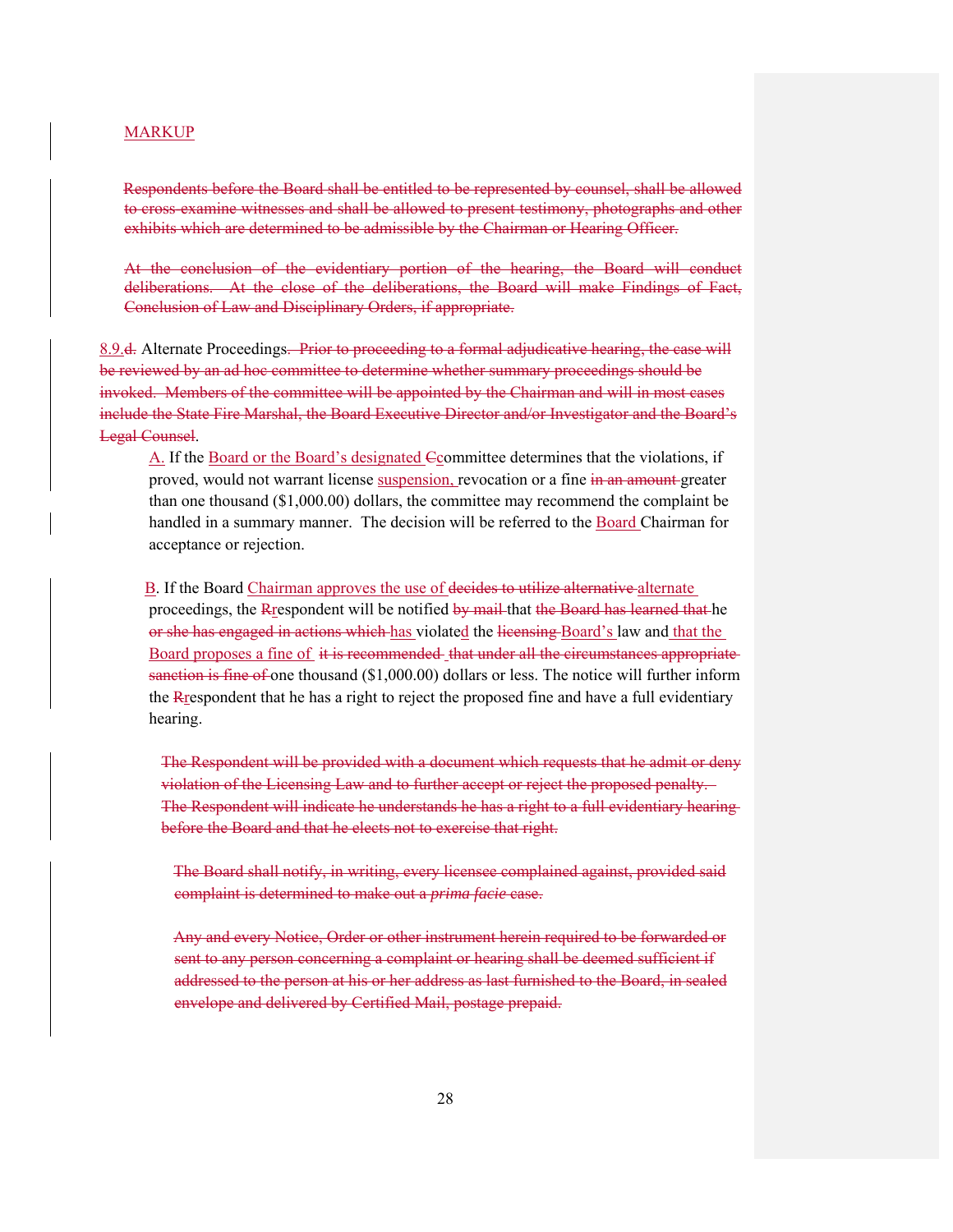Any and every person appearing before the Board at any of its hearings shall be first placed under oath. All testimony given or statements made to or before shall be steno graphically reported and made a part of the record in such case.

At any meeting of the Board at which a hearing is to be held on any complaint previously filed the same shall be set down for a day certain by the Board, at least ten (10) days prior to any such hearing date.

The Board shall, at least twenty (20) days prior to any such hearing date, notify all persons entitled to notice thereof, by certified mail of the order of the Board setting such complaint for hearing. Said notice shall contain the place and approximate time of said hearing, a brief and concise statement of the facts forming the basis of the complaint, the provisions of the law or the rules and regulations thought to be involved therein and shall be executed by the Board, dated and sealed with the official seal of the Board.

Any licensee complained against and to be heard or any complaining witness, may, by written petition, signed and dated, invoke the aid of the Board in the procurement of any witness he or she may desire to be present and testify at any such hearing, such petitions to be filed with the Board at least five (5) days prior to such hearing date. Any and all cost anticipated must be deposited with the Board at the time of any such request

Each and every hearing of the Board after being duly called to order, shall begin with a statement by the Chairman or Vice-Chairman, as to the nature of the cause to be heard, an inquiry of the parties present as to whether each is prepared to proceed and thereafter the cause, shall proceed with the presentation of evidence for and on behalf of the complainant. After the conclusion of such evidence the person complained against may then proceed to introduce evidence in contradiction, after which rebuttal testimony may be offered.

Either oral or written argument on the issues raised, may be called for or dispensed with by the Chairman or discretion of the Board.

The Board shall file its written findings and conclusions as to all hearings, same to be signed by the Board. A copy of such Order shall be sent to the licensee involved, by certified mail.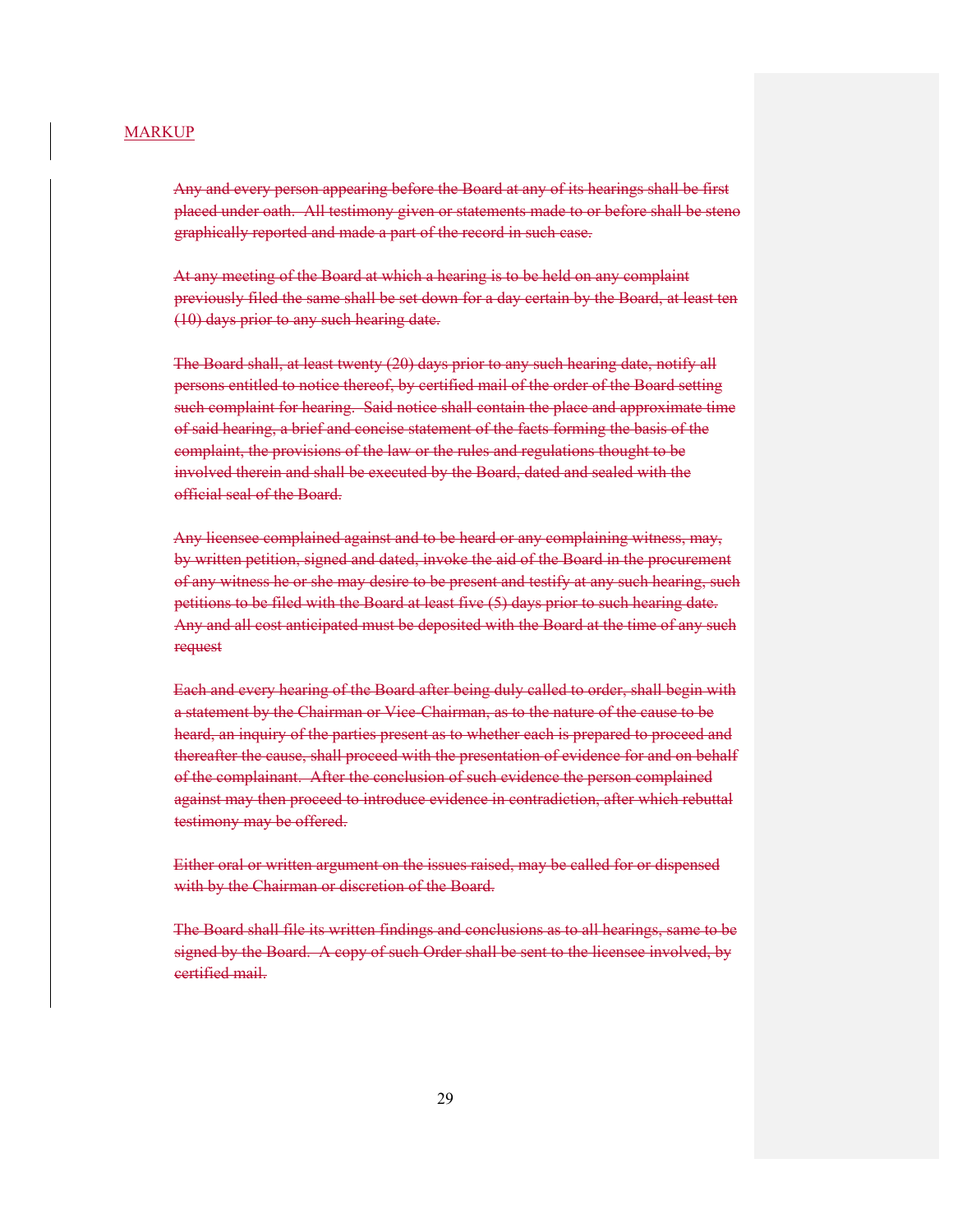At any hearing both the licensee and complaining witness involved may be present in the hearing room during the entire proceedings and shall have the right to crossexamine any witness and to examine any document or evidence submitted.

The Board will receive into evidence all affidavits, depositions, certified copies of documents, Photostats of official records and exhibits therein introduced, together with such other evidence as may be administered by the law. The Board shall give to such evidence such weights as they shall determine just and proper.

Every pleading, motion or other document and every request to the Board must be filed with the Board in writing, signed, dated and in quadruplicate.

No attorney shall withdraw his appearance in any case before this Board except by leave of the Board after notice served by him or his client and counsel for the Board.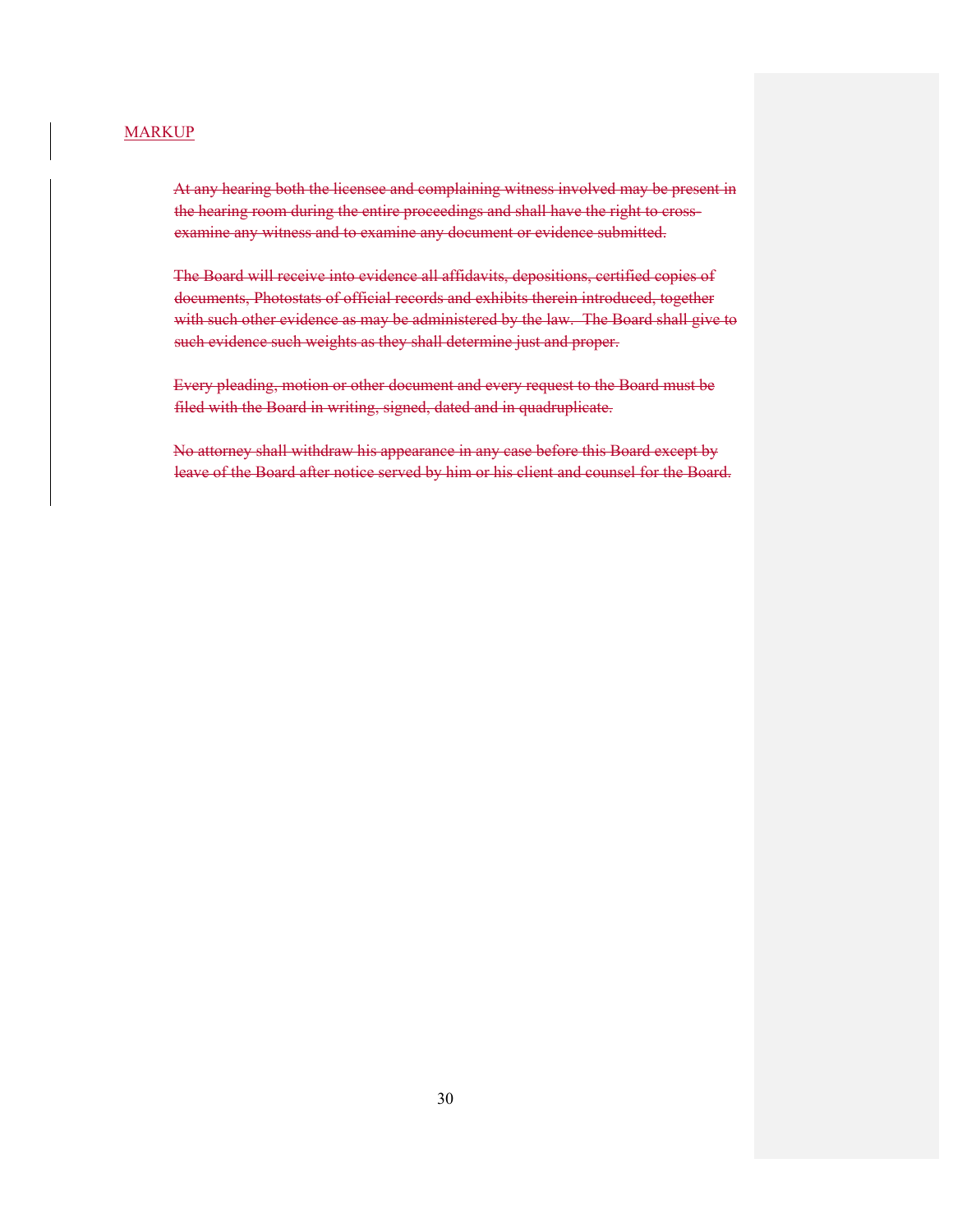TO BE REPEALED

 $\bullet$ 

 $\mathbf{r}$ 

### ARKANSAS FIRE PROTECTION LICENSING BOARD... SERVICE-TAG SERVICE-TAGS MAY BE ANY COLOR EXCEPT RED-



Front

Back

 $\overline{a}$ 

Portable-Fire-Extinguisher-And Fixed Systems Service Tag (Actual Size)-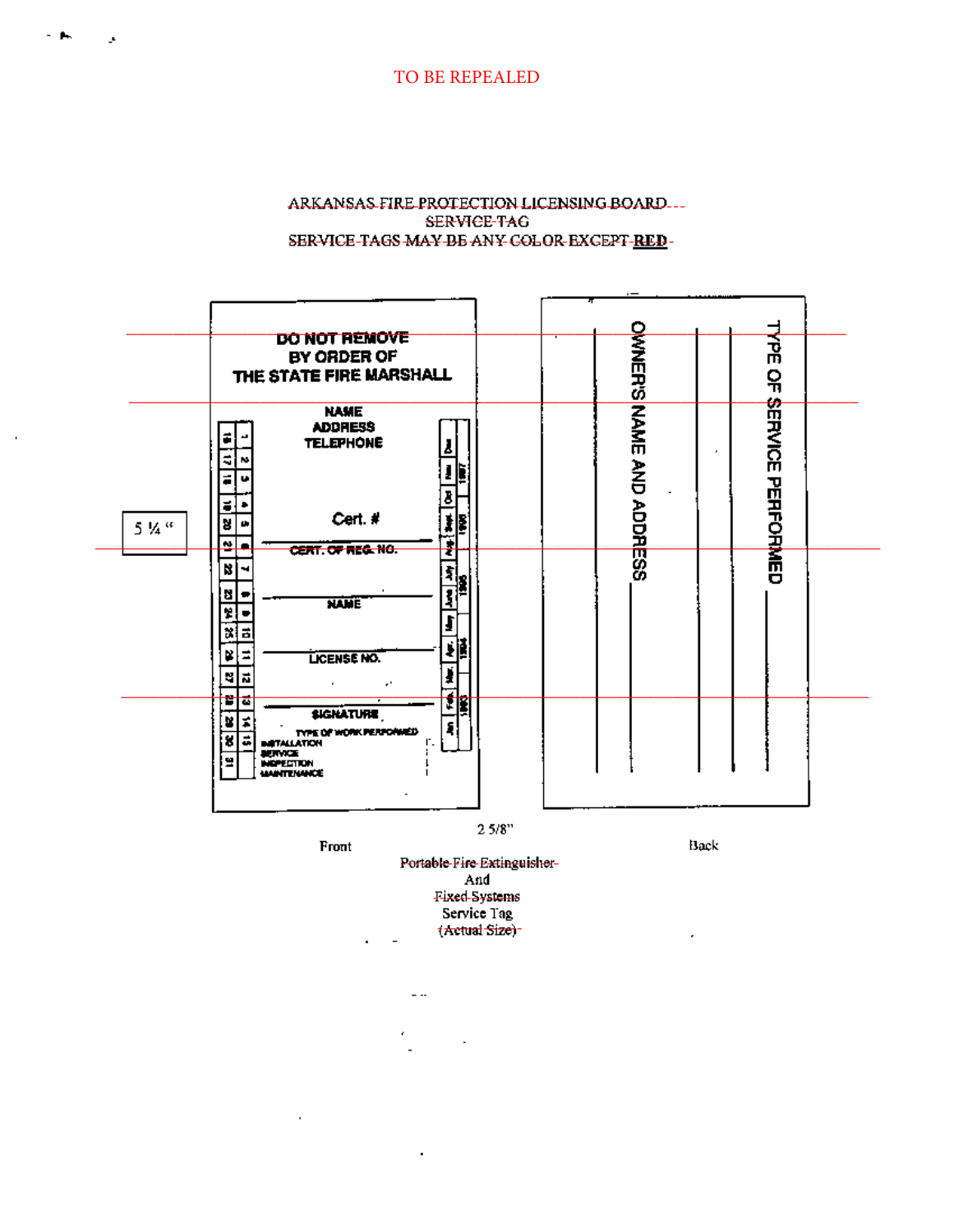# **TO BE REPEALED**

### ARKANSAS FIRE PROTECTION LICENSING BOARD RED-TAG RED TAGS MUST BE RED IN COLOR-

|       | DO NOT REMOVE<br>BY ORDER OF                                                              |                                  |                            |
|-------|-------------------------------------------------------------------------------------------|----------------------------------|----------------------------|
|       | THE STATE FIRE MARSHALL                                                                   |                                  |                            |
|       | <b>NAME</b><br>ť.<br>ś<br><b>ADDRESS</b><br>₹<br>TELEPHONE<br>w<br><u>i b</u>             |                                  |                            |
|       | Ŧ<br>브<br>÷,<br>壟<br>Cert.#<br>ä<br>œ                                                     | <b>CONNECTS NAME AND ADDRESS</b> | <b>MPAIRMENTS/COMMENTS</b> |
| 5 % " | ī<br>¥<br>CERT. OF REG. NO.<br>ड<br>$\overline{\mathbf{H}}$<br>×.<br>÷,                   |                                  |                            |
|       | <b>NAME</b><br>₹<br>ਕ[ਛ <br>∤≹<br>¥<br>LICENSE NO.<br>Ξ                                   |                                  |                            |
|       | N,<br>ء⊧ا<br>增<br>z<br>E<br><b>SIGNATURE</b><br>≉∣≠<br>4                                  |                                  |                            |
|       | $\overline{\phantom{a}}$<br>ß.<br><b>CONDEMNED</b><br>$\Box$<br>□<br><b>IMPAIRED</b><br>Ч |                                  |                            |
|       |                                                                                           |                                  |                            |

 $2.5/8^{\rm m}$ 

Back

Front Portable Fire Extinguisher-And Fixed Systems -<br>Red Tag<br>(Actual Size) - - - -

₽.

l,

 $\ddot{\phantom{1}}$